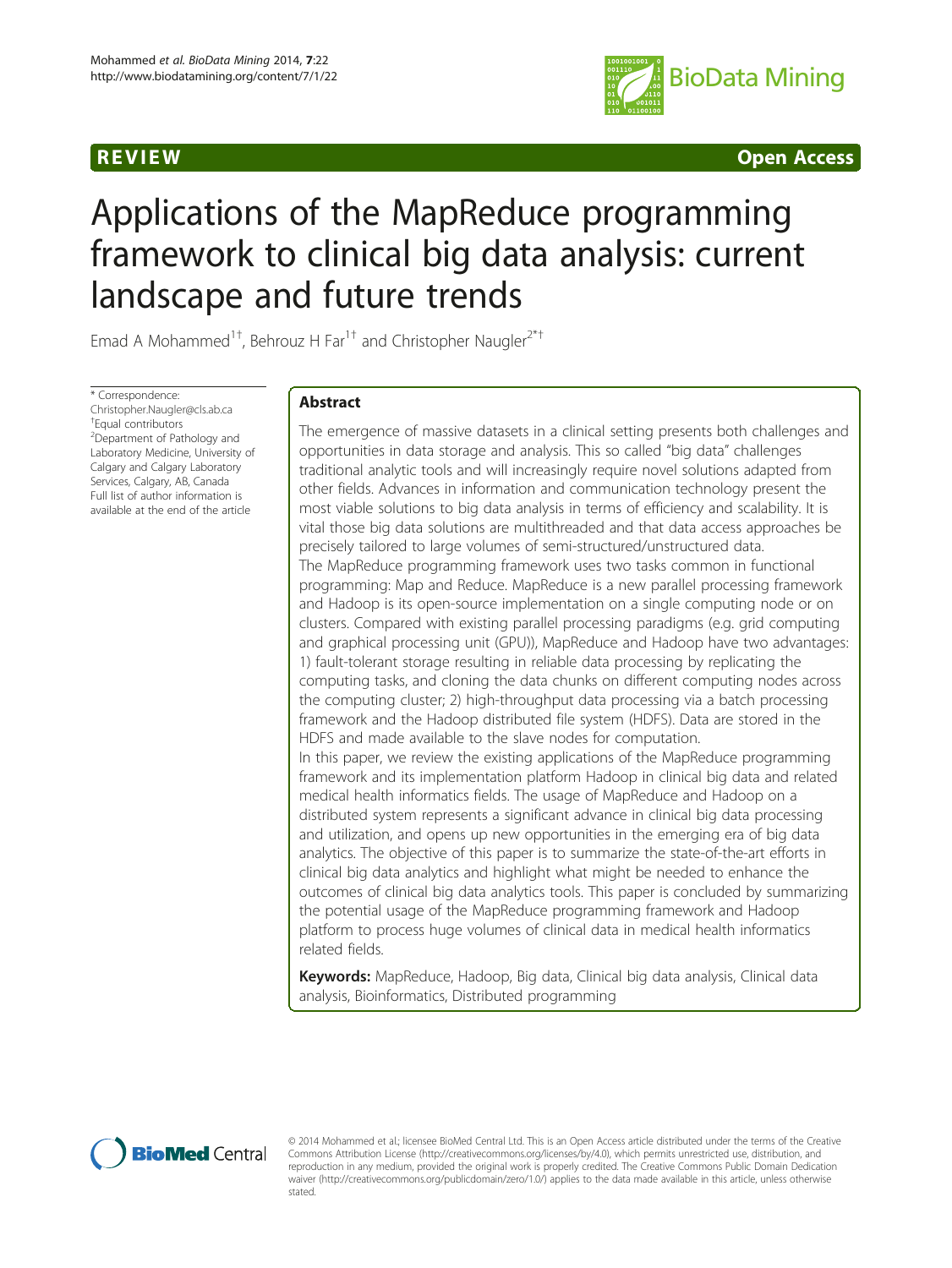#### Introduction

Big data is the term used to describe huge datasets having the "4 V" definition: volume, variety, velocity and value (e.g. medical images, electronic medical records (EMR), biometrics data, etc.). Such datasets present problems with storage, analysis, and visualization [[1,2](#page-19-0)]. To deal with these challenges, new software programming frameworks to multithread computing tasks have been developed [[2](#page-19-0)-[4\]](#page-19-0). These programming frameworks are designed to get their parallelism not from a supercomputer, but from computing clusters: large collections of commodity hardware, including conventional processors (computing nodes) connected by Ethernet cables or inexpensive switches. These software programming frameworks begin with a new form of file system, known as a distributed file system (DFS) [[3,4](#page-19-0)], which features much larger units than the disk blocks in a conventional operating system. DFS also provides replication of data or redundancy to protect against the frequent media failures that occur when data is distributed over potentially thousands of low cost computing nodes [[3\]](#page-19-0). The goal of this review is to summarize the potential and expanding usage of MapReduce on top of the Hadoop platform in the processing of clinical big data. A secondary objective is to highlight the potential benefits of predictive and prescriptive clinical big data analytics. These types of analytics are needed for better usage and optimization of resources [\[5](#page-19-0)[,6](#page-20-0)].

#### Types of analytics

Analytics is a term used to describe various goals and techniques of processing a dataset.

There are three types of analytics:

- 1- Descriptive analytics: is a process to summarize the dataset under investigation. It may be used to generate standard reports that might be useful to address questions like "What happened? What is the problem? What actions are needed?"
- 2- Predictive analytics: descriptive analytics, unfortunately do not tell anything about the future, that is the reason predictive analytics is needed. Predictive analytics utilize statistical models of the historical datasets to predict the future. Predictive analytics are useful to answer questions like "Why is this happening? What will happen next?". The predictive ability is dependent on the goodness of fit of the statistical model [\[6](#page-20-0)].
- 3- Prescriptive analytics: are the type of analytics that help in utilizing different scenarios of the data model (i.e. multi-variables simulation, detecting hidden relationships between different variables). It is useful to answer questions like "What will happen if this scenario of resource utilization is used? What is the best scenario?". Prescriptive analytics are generally used in optimization problems and require sophisticated algorithms to find the optimum solution and therefore are less widely used in some fields (i.e. clinical big data analytics).

This paper summarizes the efforts in clinical big data analytics which currently entirely focus on descriptive and predictive analytics. This in turn is followed by a discussion of leveraging clinical big data for analytical advantages and highlighting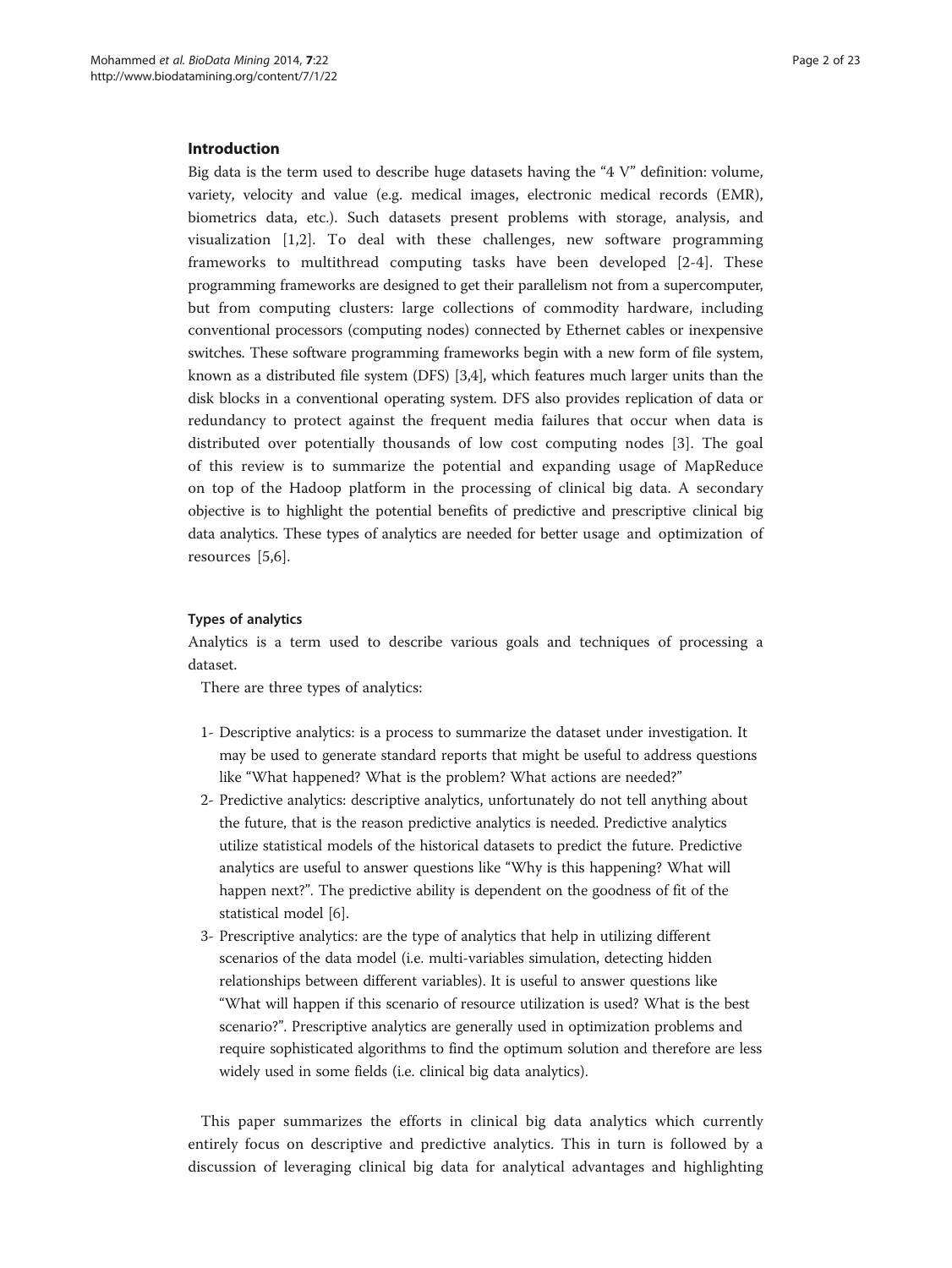the potential importance of prescriptive analytics with potential applications that might arise from these types of analyses. (See section on [Clinical big data and](#page-17-0) [upcoming challenges\)](#page-17-0).

# High Performance Computing (HPC) systems Distributed system

A distributed system [[3\]](#page-19-0) is a setup in which several independent computers (computing nodes) participate in solving the problem of processing a large volume of and variety of structured/semi-structured/unstructured data.

### Grid computing system

The grid computing system [[7\]](#page-20-0) is a way to utilize resources (e.g. CPUs, storage of computer systems across a worldwide network, etc.) to function as a flexible, pervasive, and inexpensive accessible pool of computing resources that can be used on demand by any task.

### Graphical processing unit (GPU)

GPU computing [[8\]](#page-20-0) is well adapted to the throughput-oriented workload problems that are characteristic of large-scale data processing. Parallel data processing can be handled by GPU clusters [\[9](#page-20-0)]. However, implementing MapReduce on a cluster of GPUs has some limitations [[10](#page-20-0)]. For example GPUs have difficulty communicating over a network. Moreover GPUs cannot handle virtualization of resources. Furthermore the system architecture of GPUs may not be suitable for the MapReduce architecture and may require a great deal of modification [\[9](#page-20-0)].

The basic differences between grid computing and distributed computing systems are:

- 1. A distributed computing system manages hundreds or thousands of computer systems, which are limited in processing resources (e.g. memory, CPU, storage, etc.). However the grid computing system is concerned about efficient usage of heterogeneous systems with optimal workload management servers, networks, storage, etc.
- 2. A grid computing system is dedicated to support computation across a variety of administrative domains, which makes it different from the traditional distributed computing system.

### Distributed file systems

Most computing is done on a single processor, with its main memory, cache, and local disk (a computing node). In the past, applications that called for parallel processing, such as large scientific calculations, were done on special-purpose parallel computers with many processors and specialized hardware [[2,3](#page-19-0)]. However, the prevalence of large-scale Web services has resulted in more computing being done on installations with thousands of computing nodes operating more or less independently [\[3](#page-19-0),[4\]](#page-19-0). In these installations, the computing nodes are commodity hardware, which greatly reduces the cost compared to special-purpose parallel machines [[3](#page-19-0)]. These new computing facilities have given rise to a new generation of programming frameworks. These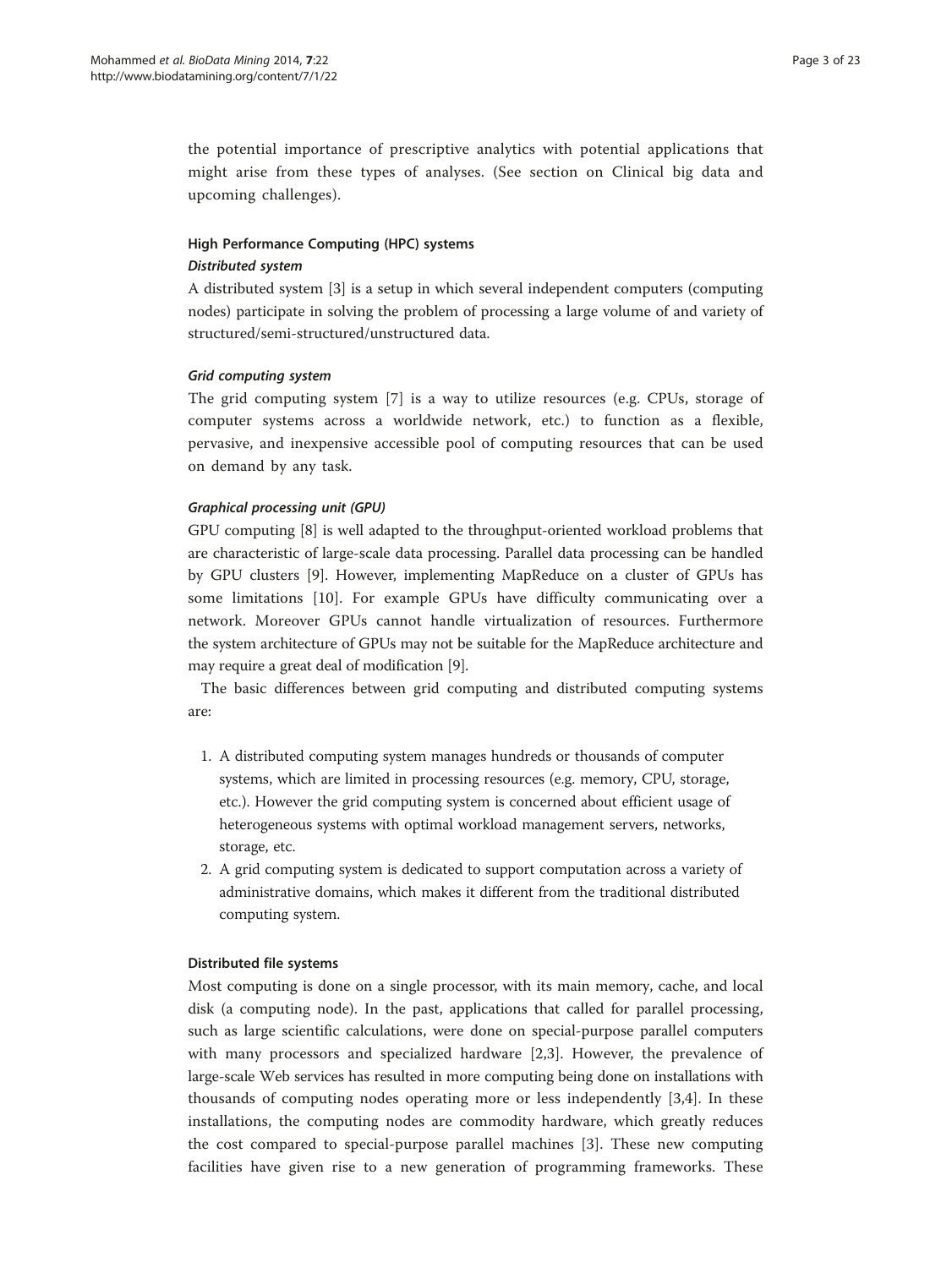frameworks take advantage of the power of parallelism and at the same time avoid the reliability problems that arise when the computing hardware consists of thousands of independent components, any of which could fail at any time [[2](#page-19-0)]. Figure 1 shows a Hadoop cluster with its distributed computing nodes and connecting Ethernet switch. The cluster runs jobs controlled by the master node, which is known as the NameNode and it is responsible for chunking the data, cloning it, sending the data to the distributed computing nodes (DataNodes), monitoring the cluster status, and collecting/aggregating the results. The cluster illustrated in Figure 1 is currently installed in the Department of Pathology and Laboratory Medicine, University of Calgary and Calgary Laboratory Services (CLS), Calgary, Alberta, Canada.

#### The MapReduce programming framework

On top of the DFS, many different higher-level programming frameworks have been developed. The most commonly implemented programming framework is the MapReduce framework [\[4](#page-19-0),[11,12](#page-20-0)]. MapReduce is an emerging programming framework for data-intensive applications proposed by Google. MapReduce borrows ideas from functional programming [\[12](#page-20-0)], where the programmer defines Map and Reduce tasks to process large sets of distributed data.

Implementations of MapReduce [\[11](#page-20-0)] enable many of the most common calculations on large-scale data to be performed on computing clusters efficiently and in a way that is tolerant of hardware failures during computation. However MapReduce is not suitable for online transactions [\[11,12](#page-20-0)].

The key strengths of the MapReduce programming framework are the high degree of parallelism combined with the simplicity of the programming framework and its applicability to a large variety of application domains [\[4](#page-19-0),[11\]](#page-20-0). This requires dividing the workload across a large number of machines. The degree of parallelism depends on the input data size. The map function processes the input pairs (key1, value1) returning some other intermediary pairs (key2, value2). Then the intermediary pairs are grouped together according to their key. The reduce function will output some new key-value pairs of the form (key3, value3). Figure [2](#page-4-0) shows an example of a

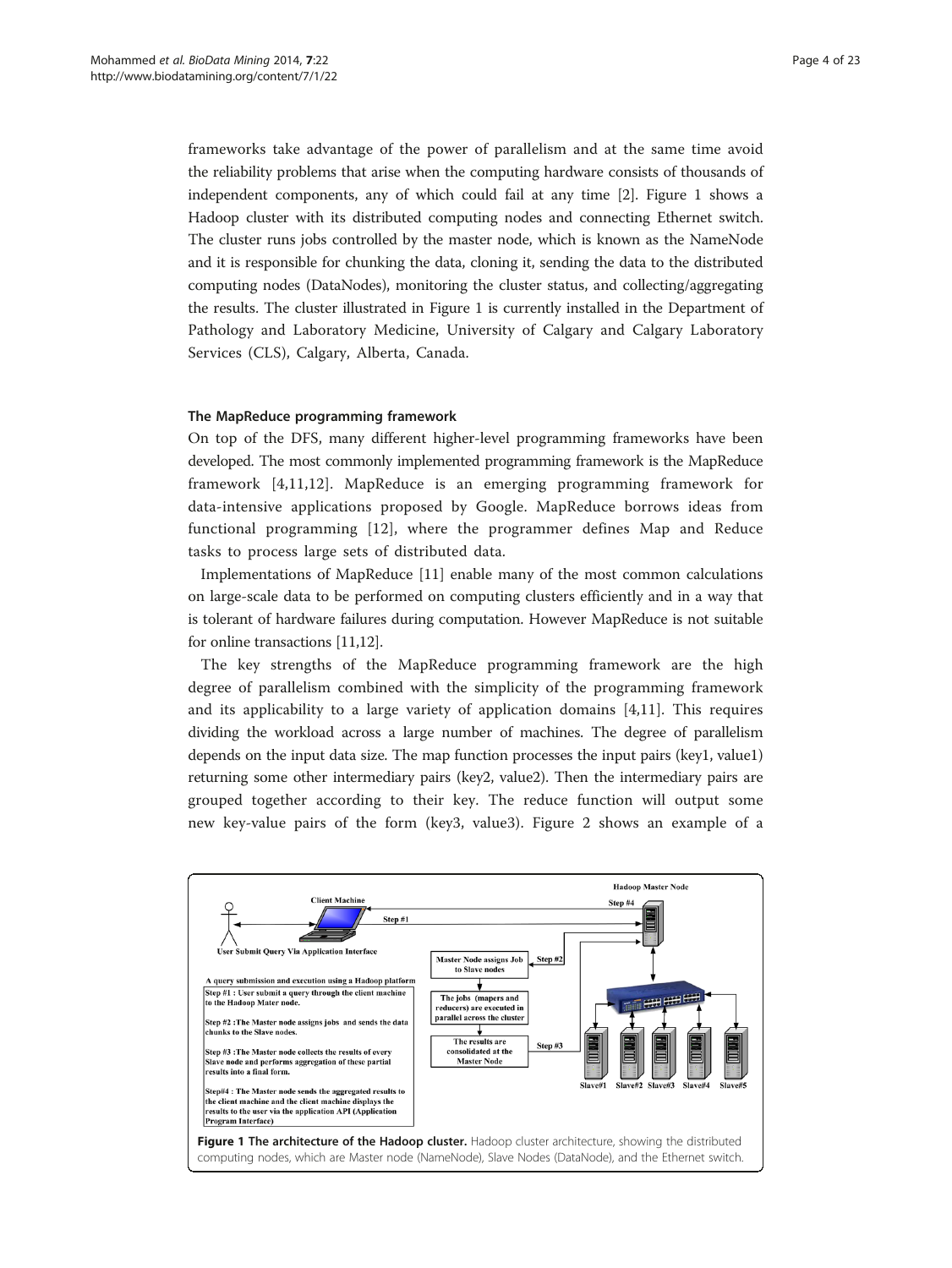<span id="page-4-0"></span>

MapReduce algorithm used to count words in a file. In this example the map input key is the provided data chunk with a value of 1. The map output key is the word itself and the value is 1 every time the word exists in the processed data chunk. The reducers perform the aggregation of the key-values pair output from the maps and output a single value for every key, which in this case is a count for every word. Figure 2 provides further explanation of the generation of the key-value pairs produced during the processing phases of the WordCount MapReduce program.

High performance is achieved by breaking the processing into small units of work that can be run in parallel across potentially hundreds or thousands of nodes in the cluster. Programs written in this functional style are automatically parallelized and executed on a large cluster of commodity machines. This allows programmers without any experience with parallel and distributed systems to easily utilize the resources of a large distributed system [[3,4](#page-19-0)].

MapReduce programs are usually written in Java; however they can also be coded in languages such as C++, Perl, Python, Ruby, R, etc. These programs may process data stored in different file and database systems.

#### The hadoop platform

Hadoop [\[13-15\]](#page-20-0) is an open source software implementation of the MapReduce framework for running applications on large clusters built of commodity hardware from Apache [\[16](#page-20-0)]. Hadoop is a platform that provides both distributed storage and computational capabilities. Hadoop was first comprehended to fix a scalability issue that existed in Nutch [[15,17\]](#page-20-0), an open source crawler and search engine that utilizes the MapReduce and big-table [\[17](#page-20-0)] methods developed by Google. Hadoop is a distributed master–slave architecture that consists of the Hadoop Distributed File System (HDFS) for storage and the MapReduce programming framework for computational capabilities. The HDFS stores data on the computing nodes providing a very high aggregate bandwidth across the cluster.

Traits inherent to Hadoop are data partitioning and parallel computation of large datasets. Its storage and computational capabilities scale with the addition of computing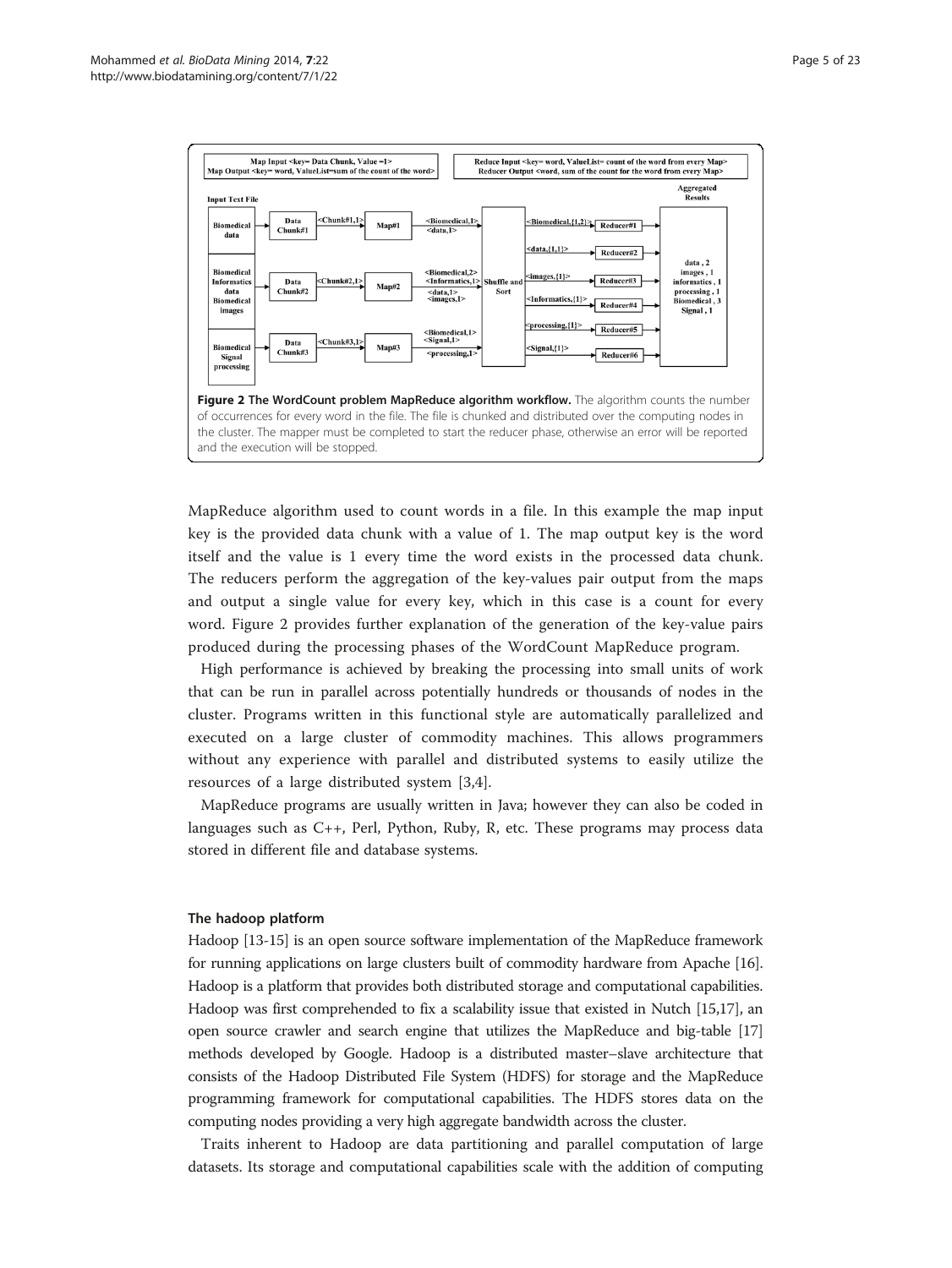nodes to a Hadoop cluster, and can reach volume sizes in the petabytes on clusters with thousands of nodes.

Hadoop also provides Hive [\[18,19\]](#page-20-0) and Pig Latin [[20](#page-20-0)], which are high-level languages that generate MapReduce programs. Several vendors offer open source and commercially supported Hadoop distributions; examples include Cloudera [[21](#page-20-0)], DataStax [\[22](#page-20-0)], Hortonworks [[23\]](#page-20-0) and MapR [[24\]](#page-20-0). Many of these vendors have added their own extensions and modifications to the Hadoop open source platform.

Hadoop differs from other distributed system schemes in its philosophy toward data. A traditional distributed system requires repeat transmissions of data between clients and servers [[3\]](#page-19-0). This works fine for computationally intensive work, but for data-intensive processing, the size of data becomes too large to be moved around easily. Hadoop focuses on moving code to data instead of vice versa [\[13,14](#page-20-0)]. The client (NameNode) sends only the MapReduce programs to be executed, and these programs are usually small (often in kilobytes). More importantly, the move-code-to-data philosophy applies within the Hadoop cluster itself. Data is broken up and distributed across the cluster, and as much as possible, computation on a chunk of data takes place on the same machine where that chunk of data resides.

Figure 3 shows the Hadoop ecosystems, the associated technology, and the current distribution existing in the market. Table [1](#page-6-0) shows the basic features of 14 Hadoop distributions [\[25](#page-20-0)] and Table [2](#page-8-0) shows the related Hadoop projects/ecosystems that are used on top of the Hadoop to provide my functionalities to the MapReduce framework.

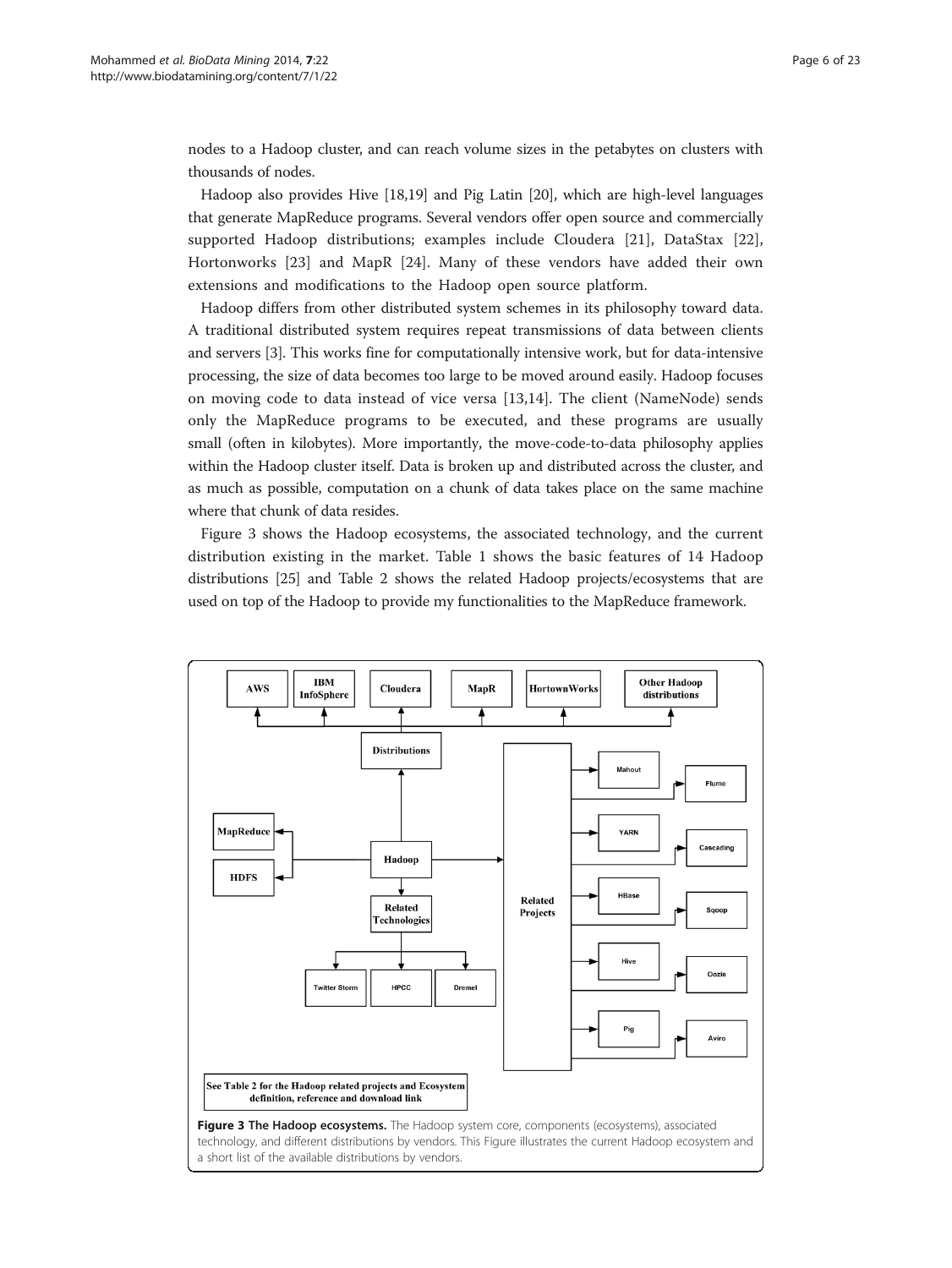| Vendor                               | <b>Features</b>                                                                                                                                                                                             | <b>Download URL</b>                                                                                  |
|--------------------------------------|-------------------------------------------------------------------------------------------------------------------------------------------------------------------------------------------------------------|------------------------------------------------------------------------------------------------------|
| Amazon Web                           | • Amazon Elastic Block Store                                                                                                                                                                                | http://aws.amazon.com/                                                                               |
| Services Inc.                        | • Amazon Virtual Private Cloud                                                                                                                                                                              |                                                                                                      |
|                                      | • GPU Instances                                                                                                                                                                                             |                                                                                                      |
|                                      | • High Performance Computing (HPC) Cluster                                                                                                                                                                  |                                                                                                      |
| <b>IBM</b> Corp                      | • Social and Machine Data Analytics Accelerator                                                                                                                                                             | http://www-03.ibm.com/software/products/                                                             |
|                                      | • Provides a workload scheduler                                                                                                                                                                             | en/infobigienteedit/                                                                                 |
|                                      | · Includes Jaql, a declarative query language.                                                                                                                                                              |                                                                                                      |
|                                      | • Allows executing R jobs directly from the<br>BigInsights web console.                                                                                                                                     |                                                                                                      |
| Pivotal Corp                         | • A Fast, Proven SQL Database Engine for<br>Hadoop                                                                                                                                                          | http://www.gopivotal.com/products/<br>pivotal-hd                                                     |
|                                      | • Enterprise Real-Time Data Service on Hadoop                                                                                                                                                               |                                                                                                      |
|                                      | • Familiar SQL Interface                                                                                                                                                                                    |                                                                                                      |
|                                      | • Hadoop In the Cloud: Pivotal HD Virtualized<br>by VMware                                                                                                                                                  |                                                                                                      |
| Cloudera Inc                         | • HDFS Snapshots                                                                                                                                                                                            | http://www.cloudera.com/content/                                                                     |
|                                      | • Support for running Hadoop on Microsoft<br><b>Windows</b>                                                                                                                                                 | cloudera/en/products-and-services/<br>cloudera-enterprise.html                                       |
|                                      | • YARN API stabilization                                                                                                                                                                                    |                                                                                                      |
|                                      | • Binary Compatibility for MapReduce<br>applications built on hadoop-1.x                                                                                                                                    |                                                                                                      |
| MapR<br>Technologies Inc ExpressLane | • Finish small jobs quickly with MapR                                                                                                                                                                       | http://www.mapr.com/products/only-<br>with-mapr                                                      |
|                                      | • Enable atomic, consistent point-in-time<br>recovery with MapR Snapshots                                                                                                                                   |                                                                                                      |
|                                      | Hortonworks Inc • Use rich business intelligence (BI) tools<br>such as Microsoft Excel, PowerPivot for<br>Excel and Power View                                                                              | http://hortonworks.com/products/hdp/                                                                 |
|                                      | • HDP for Windows is the ONLY Hadoop<br>distribution available for Windows Server.                                                                                                                          |                                                                                                      |
|                                      | Karmasphere Inc • Ability to Use Existing SAS, SPSS and R<br>Analytic Models                                                                                                                                | http://www.karmasphere.com/product-<br>overview/key-features/                                        |
| Hadapt Inc                           | • Analyze both structured and unstructured<br>data in a single, unified platform                                                                                                                            | http://hadapt.com/product/                                                                           |
| Super Micro<br>Computer Inc          | · Fully-validated, pre-configured SKUs optimized http://www.supermicro.com/products/rack/<br>for Hadoop solutions to the matrix of the matrix of the matrix of the matrix of the matrix of the matrix of th | hadoop.cfm                                                                                           |
| Pentaho Corp                         | • Visual development for Hadoop data<br>preparation and modeling                                                                                                                                            | http://www.pentahobigdata.com/<br>ecosystem/platforms/hadoop                                         |
| Zettaset Inc                         | • Enterprise-Grade Hadoop Cluster<br>Management                                                                                                                                                             | http://www.zettaset.com/platform.php                                                                 |
| Datastax Inc                         | • Powered by Apache Cassandra™, Certified<br>for Production                                                                                                                                                 | http://www.datastax.com/what-we-offer/<br>products-services/datastax-enterprise/<br>apache-hadoop    |
| Datameer Inc                         | • Data Integration, Analytics, and Visualization                                                                                                                                                            | http://www.datameer.com/                                                                             |
| Dell Inc                             | • Cloudera distribution for Hadoop                                                                                                                                                                          | http://www.dell.com/learn/us/en/555/<br>solutions/hadoop-big-dataSolution?<br>c=us&l=en&s=biz&cs=555 |

<span id="page-6-0"></span>Table 1 Basic features of 14 Hadoop distributions and related download links

Relevant literature cited in this paper related to "MapReduce, Hadoop, clinical data, and biomedical/bioinformatics applications of MapReduce" was obtained from PubMed, IEEEXplore, Springer, and BioMed Central databases. The MapReduce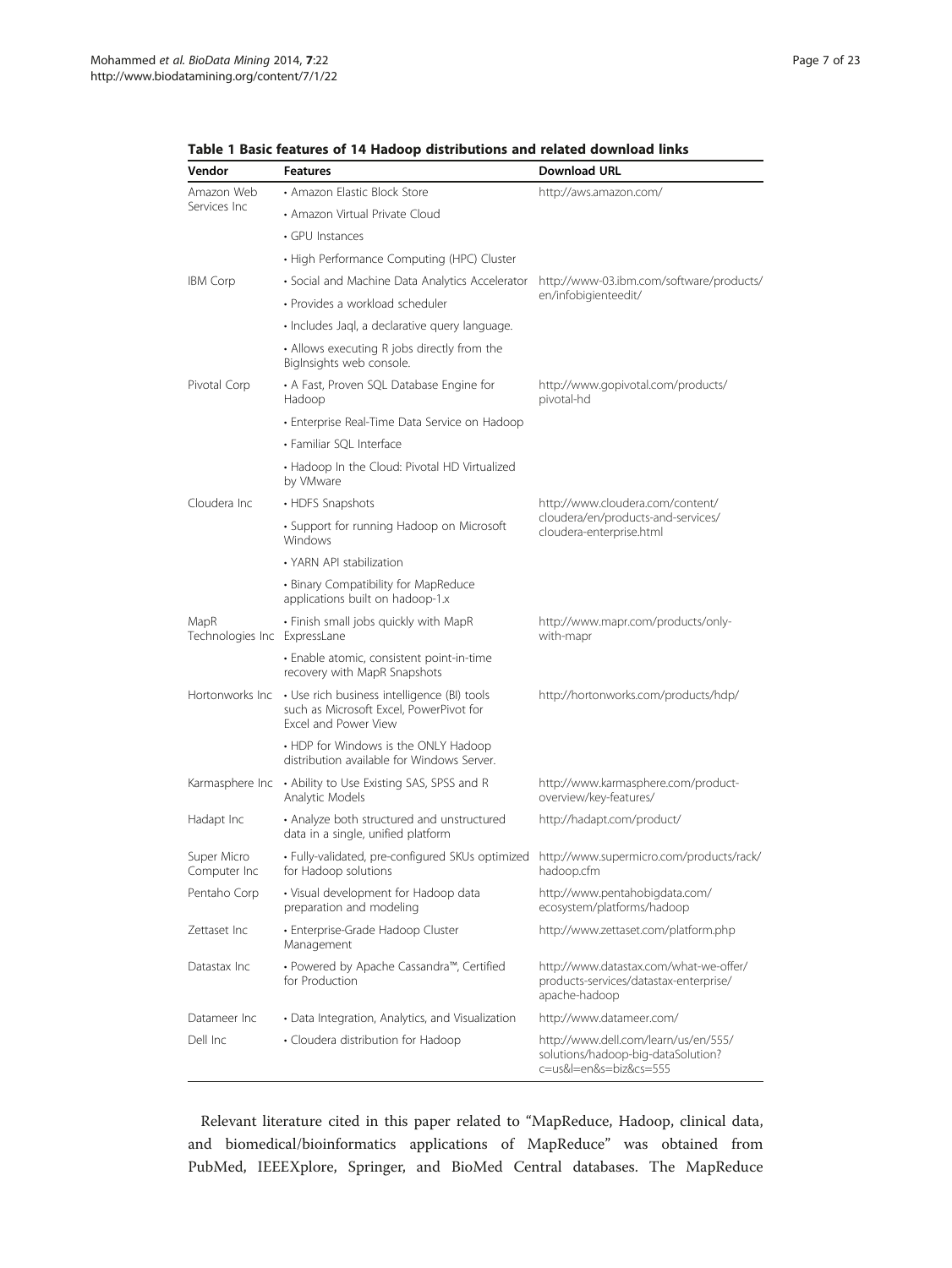programming framework was first introduced to industry in 2006. And thus the literature search concentrated on 2007 to 2014. A total of 32 articles were found based on the use of the MapReduce framework to process the clinical big data and its application using the Hadoop platform.

#### Review

In this review we start by listing the different types of big clinical datasets, followed by the efforts that are developed to leverage the data for analytical advantages. These advantages are mainly focused on descriptive and predictive analytics. The major reason for using the MapReduce programming framework in the reviewed efforts is to speed up these kind of analytics. This is due the fact that these kinds of analytic algorithms are very well developed and tested for the MapReduce framework and the Hadoop platform can handle a huge amount of data [[11\]](#page-20-0) in a small amount of time. The prescriptive analytics require data sharing among computing nodes, which unfortunately cannot be achieved easily (i.e. sophisticated programs with a great deal of data management) using MapReduce, and thus, not all optimization problems (i.e. prescriptive analytics) can be implemented on the MapReduce framework.

The review section is followed by a challenges and future trends section that highlights the use of the MapReduce programming framework and its open source implementation Hadoop for processing clinical big data. This is followed by our perspective and use cases on how to leverage clinical big data for novel analytics.

## Clinical big data analysis

The exponential production of data in recent years has introduced a new area in the field of information technology known as 'Big Data'. In a clinical setting such datasets are emerging from large-scale laboratory information system (LIS) data, test utilization data, electronic medical record (EMR), biomedical data, biometrics data, gene expression data, and in other areas. Massive datasets are extremely difficult to analyse and query using traditional mechanisms, especially when the queries themselves are quite complicated. In effect, a MapReduce algorithm maps both the query and the dataset into constituent parts. The mapped components of the query can be processed simultaneously – or reduced – to rapidly return results.

Big datasets of clinical, biomedical, and biometric data have been processed successfully using the MapReduce framework on top of the Hadoop distributed file system. An overview of the Hadoop platform, MapReduce framework and its current applications [[26,27\]](#page-20-0) has been reported for the field of bioinformatics. The promise of big data analytics in bioinformatics and health care in general has previously been described [[5\]](#page-19-0). However our review enlarges the scope to the application of the MapReduce framework and its open source implementation Hadoop to a wide range of clinical big data including:

- 1. Publicly available clinical datasets: online published datasets and reports from the United States Food and Drug Administration (FDA) [[28](#page-20-0)].
- 2. Biometrics datasets: containing measurable features related to human characteristics. Biometrics data is used as a form of identification and access control [\[29](#page-20-0)].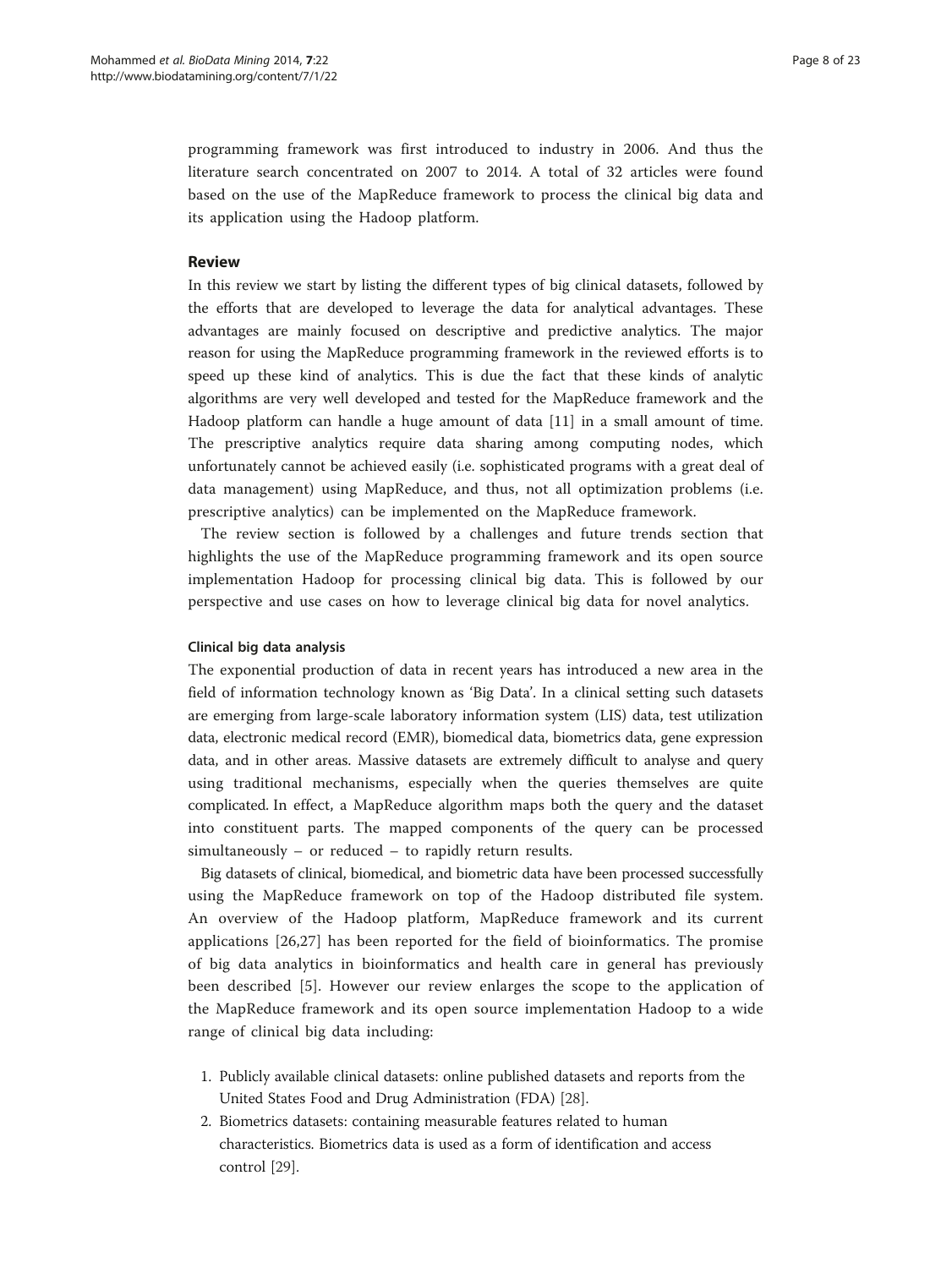| Hadoop related project Description<br>and technology | Table 2 Description of the Haubop related projects/ecosystems                                                                                                                                                                                                                                         | <b>Download URL</b>                                                                 |
|------------------------------------------------------|-------------------------------------------------------------------------------------------------------------------------------------------------------------------------------------------------------------------------------------------------------------------------------------------------------|-------------------------------------------------------------------------------------|
| Avro                                                 | • Avro is a framework for performing remote<br>procedure calls and data serialization.                                                                                                                                                                                                                | avro.apache.org                                                                     |
| Flume                                                | • Flume is a tool for harvesting, aggregating and<br>moving large amounts of log data in and out of<br>Hadoop.                                                                                                                                                                                        | flume.apache.org                                                                    |
| HBase                                                | • Based on Google's Bigtable, HBase is an<br>open-source, distributed, versioned,<br>column-oriented store that sits on top of<br>HDFS. HBase is column-based rather than<br>row-based, which enables high-speed<br>execution of operations performed over<br>similar values across massive datasets. | hbase.apache.org                                                                    |
| <b>HCatalog</b>                                      | · An incubator-level project at Apache,<br>HCatalog is a metadata and table storage<br>management service for HDFS.                                                                                                                                                                                   | Incubator.apache.org/hcatalog/                                                      |
| Hive                                                 | • Hive provides a warehouse structure and<br>SQL-like access for data in HDFS and other<br>Hadoop input sources                                                                                                                                                                                       | hive.apache.org                                                                     |
| Mahout                                               | • Mahout is a scalable machine-learning and<br>data mining library.                                                                                                                                                                                                                                   | mahout.apache.org                                                                   |
| Oozie                                                | • Oozie is a job coordinator and workflow<br>manager for jobs executed in Hadoop, which<br>can include non-MapReduce jobs.                                                                                                                                                                            | oozie.apache.org                                                                    |
| Pig                                                  | · Pig is a framework consisting of a high-level<br>scripting language (Pig Latin) and a run-time<br>environment that allows users to execute<br>MapReduce on a Hadoop cluster.                                                                                                                        | http://pig.apache.org/docs/r0.7.0/<br>piglatin_ref2.html                            |
| Sqoop                                                | • Sgoop (SQL-to-Hadoop) is a tool which<br>transfers data in both directions between<br>relational systems and HDFS or other<br>Hadoop data stores, e.g. Hive or HBase.                                                                                                                               | sqoop.apache.org                                                                    |
| ZooKeeper                                            | · ZooKeeper is a service for maintaining<br>configuration information, naming, providing<br>distributed synchronization and providing group<br>services.                                                                                                                                              | zookeeper.apache.org                                                                |
| <b>YARN</b>                                          | • YARN is a resource-management platform<br>responsible for managing compute resources<br>in clusters and using them for scheduling of<br>users' applications.                                                                                                                                        | http://hadoop.apache.org/docs/<br>r2.3.0/hadoop-yarn/hadoop-<br>yarn-site/YARN.html |
| Cascading                                            | • Cascading is an alternative API to Hadoop<br>MapReduce. Cascading now has support for<br>reading and writing data to and from a HBase<br>cluster.                                                                                                                                                   | http://wiki.apache.org/hadoop/<br>Hbase/Cascading                                   |
| <b>Twitter Storm</b>                                 | • Twitter Storm is a free and open source<br>distributed real time computation system.                                                                                                                                                                                                                | http://storm.incubator.apache.org/                                                  |
| High performance<br>computing cluster (HPCC)         | • HPCC is an open source, data-intensive<br>computing system platform developed by<br>LexisNexis Risk Solutions                                                                                                                                                                                       | http://hpccsystems.com/                                                             |
| Dremel                                               | • Dremel is a scalable, interactive ad-hoc query<br>system for analysis of read-only nested data                                                                                                                                                                                                      | http://research.google.com/pubs/<br>pub36632.html                                   |

#### <span id="page-8-0"></span>Table 2 Description of the Hadoop related projects/ecosystems

- 3. Bioinformatics datasets: biological data of a patient (e.g. protein structure, DNA sequence, etc.).
- 4. Biomedical signal datasets: data resulting from the recording of vital signs of a patient (e.g. electrocardiography (ECG), electroencephalography (EEG), etc.).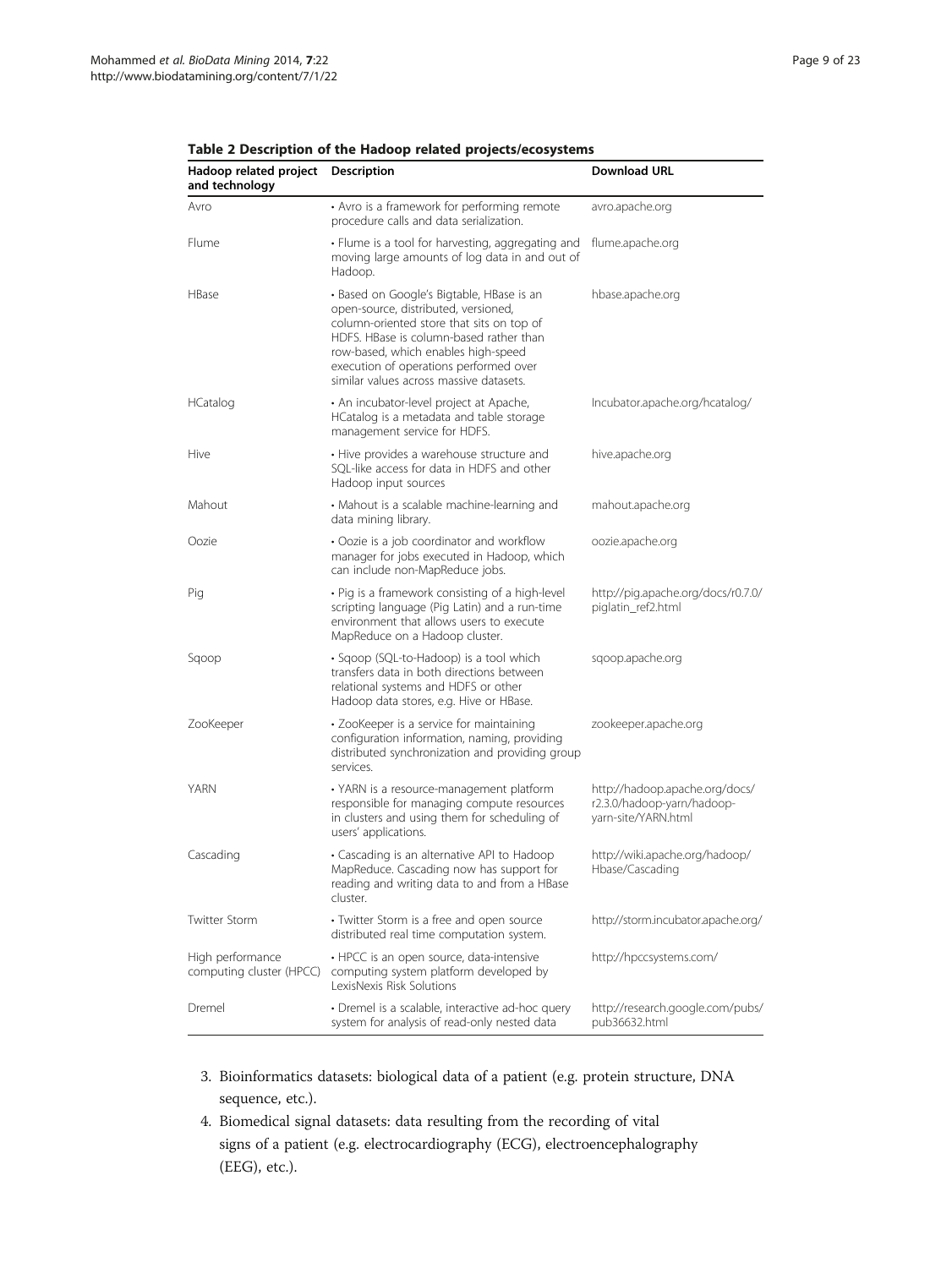5. Biomedical image datasets: data resulting from the scanning of medical images (e.g. ultrasound imaging, magnetic resonance imaging (MRI), histology images, etc.).

Moreover, our review presents a detailed discussion about the various types of clinical big data, challenges and consequences relevant to the application of big data analytics in a health care facility. This review is concluded with the future potential applications of the MapReduce programming framework and the Hadoop platform applied to clinical big data.

#### Public databases

A MapReduce-based algorithm [\[30](#page-20-0)] has been proposed for common adverse drug event (ADE) detection and has been tested in mining spontaneous ADE reports from the United States FDA. The purpose of this algorithm was to investigate the possibility of using the MapReduce framework to speed up biomedical data mining tasks using this pharmacovigilance case as one specific example. The results demonstrated that the MapReduce programming framework could improve the performance of common signal detection algorithms for pharmacovigilance [\[30\]](#page-20-0) in a distributed computation environment at approximately linear speedup rates. The MapReduce distributed architecture and high dimensionality compression via Markov boundary feature selection [[31](#page-20-0)] have been used to identify unproven cancer treatments on the World Wide Web. This study showed that unproven treatments used distinct language to market their claims and this language was learnable, and through distributed parallelization and state of the art feature selection [\[32](#page-20-0)], it is possible to build and apply models with large scalability.

A novel system known as GroupFilterFormat [[33](#page-20-0)] has been developed to handle the definition of field content based on a Pig Latin script [\[20](#page-20-0)]. Dummy discharge summary data for 2.3 million inpatients and medical activity log data for 950 million events were processed. The response time was significantly reduced and a linear relationship was observed between the quantity of data and processing time in both a small and a very large dataset. The results show that doubling the number of nodes resulted in a 47% decrease in processing time.

#### **Biometrics**

The MapReduce programming framework has also been used to classify biometric measurements [[34](#page-20-0)] using the Hadoop platform for face matching, iris recognition, and fingerprint recognition. A biometrics prototype system [[35\]](#page-20-0) has been implemented for generalized searching of cloud-scale biometric data and matching a collection of synthetic human iris images. A biometric-capture mobile phone application has been developed for secure access to the cloud [\[36\]](#page-20-0). The biometric capture and recognition are performed during a standard Web session. The Hadoop platform is used to establish the connection between a mobile user and the server in the cloud.

#### Bioinformatics: genome and protein big data analysis

The large datasets stemming from genomic data are particularly amenable to analysis by distributed systems. A novel and efficient tag for single-nucleotide polymorphism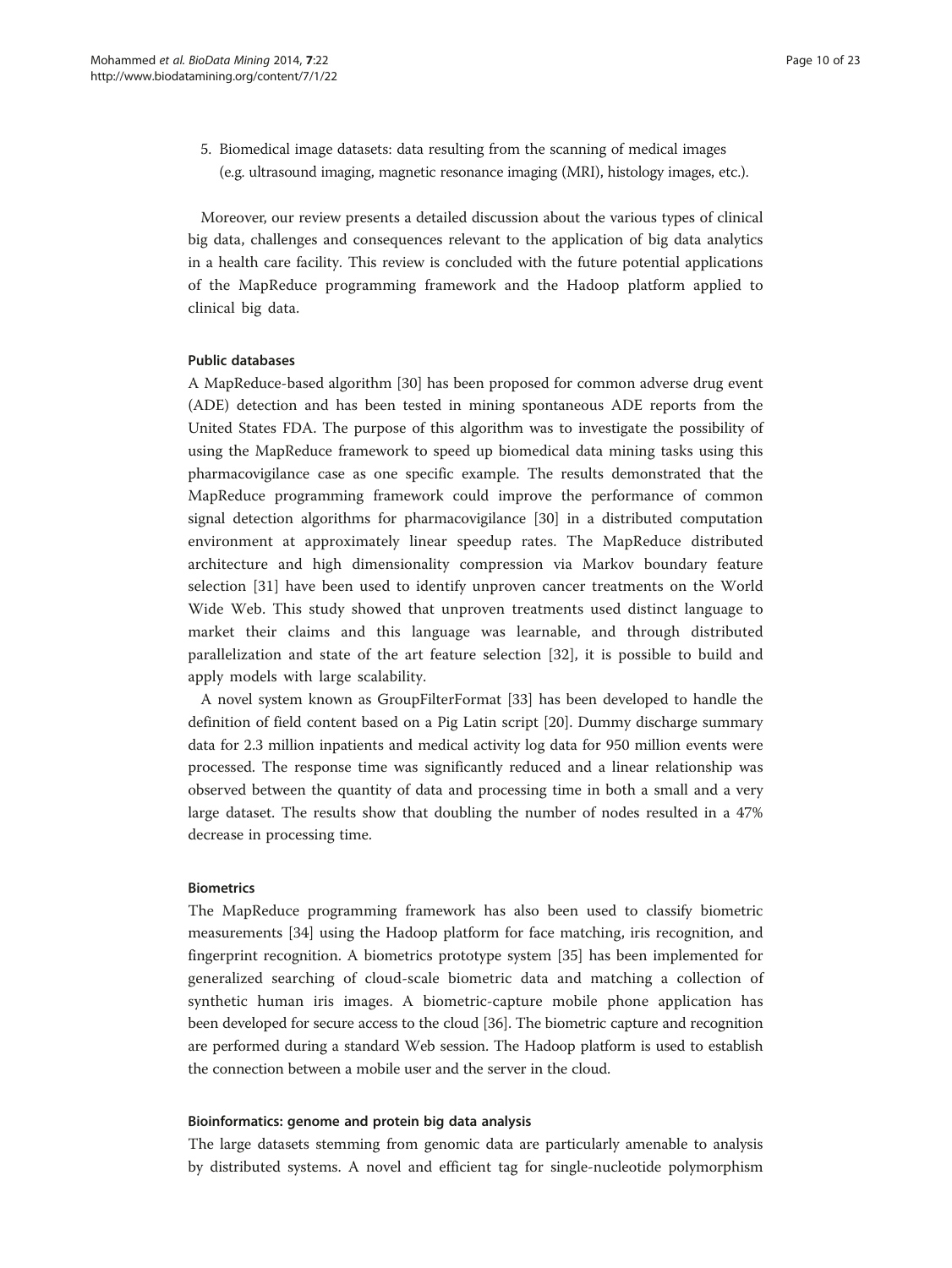(SNP) selection algorithms has been proposed using the MapReduce framework [[37](#page-20-0)]. A genome sequence comparison algorithm [[38](#page-20-0)] has been implemented on top of Hadoop while relying on HBase [\[39](#page-20-0)] for data management and MapReduce jobs for computation. The system performance has been tested with real-life genetic sequences on the level of single genes as well as artificially generated test sequences [[38](#page-20-0)]. While the initial test runs clearly illustrated the feasibility of the approach, more work is needed to improve the applicability of the solution. Moreover additional tuning of the local Hadoop configuration towards the genome comparison is expected to yield additional performance benefits. A bioinformatics processing tool known as BioPig has been built on the Apache's Hadoop system and the Pig Latin data flow language [[40](#page-20-0)]. Compared with traditional algorithms, BioPig has three major advantages: first, BioPig programmability reduces development time for parallel bioinformatics applications; second, testing BioPig with up to 500 GB sequences demonstrates that it scales automatically with the size of data; and finally, BioPig can be ported without modification on many Hadoop infrastructures, as tested with the Magellan system at the National Energy Research Scientific Computing Center (NERSC [\[41](#page-20-0)]) and the Amazon Elastic Compute Cloud [\[42\]](#page-20-0). Chang et al. [\[43\]](#page-20-0) have developed a distributed genome assembler based on string graphs and the MapReduce framework, known as the CloudBrush. The assembler includes a novel edge-adjustment algorithm to detect structural defects by examining the neighbouring areas of a specific read for sequencing errors and adjusting the edges of the string graph. McKenna et al. [[44](#page-20-0)] presented a sequence database search engine that was specifically designed to run efficiently on the Hadoop distributed computing platform. The search engine implemented the K-score algorithm [[45](#page-21-0)], generating comparable output for the same input files as the original implementation for mass spectrometry based proteomics. A parallel protein structure alignment algorithm has also been proposed based on the Hadoop distributed platform [\[46](#page-21-0)]. The authors analysed and compared the structure alignments produced by different methods using a dataset randomly selected from the Protein Data Bank (PDB) database [\[19](#page-20-0)]. The experimental results verified that the proposed algorithm refined the resulting alignments more accurately than existing algorithms. Meanwhile, the computational performance of the proposed algorithm was proportional to the number of processors used in the cloud platform. The implementation of genome-wide association study (GWAS) statistical tests in the R programming language has been presented in the form of the BlueSNP R package [\[47\]](#page-21-0), which executes calculations across clusters configured with Hadoop. An efficient algorithm for DNA fragment assembly in the MapReduce framework has been proposed [\[48](#page-21-0)]. The experimental results show that the parallel strategy can effectively improve the computational efficiency and remove the memory limitations of the assembly algorithm based on the Euler super path [\[49\]](#page-21-0). Next generation genome software mapping has been developed for SNP discovery and genotyping [[50](#page-21-0)]. The software is known as Cloudburst and it is implemented on top of the Hadoop platform for the analysis of next generation sequencing data. Performance comparison studies have been conducted between a message passing interface (MPI) [[51](#page-21-0)], Dryad [[52](#page-21-0)], and a Hadoop MapReduce programming framework for measuring relative performance using three bioinformatics applications [[53\]](#page-21-0). BLAST and gene set enrichment analysis (GSEA) algorithms have been implemented in Hadoop [\[54\]](#page-21-0) for streaming computation on large data sets and a multi-pass computation on relatively small datasets. The results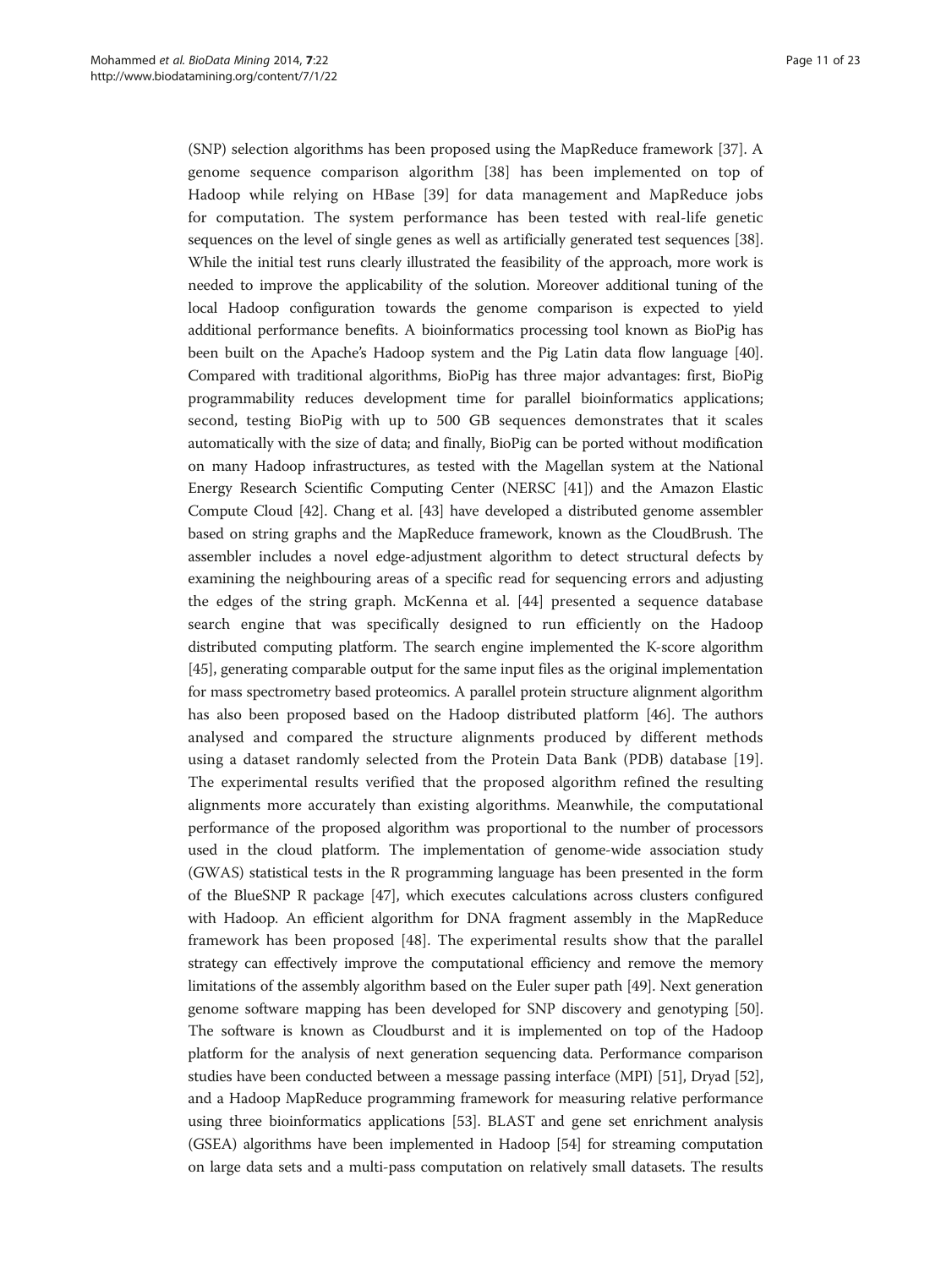indicate that the framework could have a wide range of bioinformatics applications while maintaining good computational efficiency, scalability, and ease of maintenance. CloudBLAST [\[55](#page-21-0)], a parallelized version of the NCBI BLAST2 algorithm [[56\]](#page-21-0) is implemented using Hadoop. The results were compared against the available version of mpiBLAST [[57](#page-21-0)], which is an earlier parallel version of BLAST. CloudBLAST showed better performance and was considered simpler than mpiBLAST. The Hadoop platform has been used for multiple sequence alignment [\[58\]](#page-21-0) using HBase.

The reciprocal smallest distance (RSD) algorithm for gene sequence comparison has been redesigned to run with EC2 cloud [[42](#page-20-0)]. The redesigned algorithm used ortholog calculations across a wide selection of fully sequenced genomes. They ran over 300,000 RSD process using the MapReduce framework on the EC2 cloud running on 100 high capacity computing nodes. According to their results, MapReduce provides a substantial boost to the process.

Cloudgene [\[59](#page-21-0)] is a freely available platform to improve the usability of MapReduce programs in bioinformatics. Cloudgene is used to build a standardized graphical execution environment for currently available and future MapReduce programs, which can be integrated by using its plug-in interface. The results show that MapReduce programs can be integrated into Cloudgene with little effort and without adding any computational overhead to existing programs. Currently, five different bioinformatics programs using MapReduce and two systems are integrated and have been successfully deployed [[59](#page-21-0)].

Hydra is a genome sequence database search engine that is designed to run on top of the Hadoop and MapReduce distributed computing framework [\[60](#page-21-0)]. It implements the K-score algorithm [[45\]](#page-21-0) and generates comparable output for the same input files as the original implementation. The results show that the software is scalable in its ability to handle a large peptide database.

A parallel version of the random forest algorithm [\[61](#page-21-0)] for regression and genetic similarity learning tasks has been developed [\[62](#page-21-0)] for large-scale population genetic association studies involving multivariate traits. It is implemented using MapReduce programming framework on top of Hadoop. The algorithm has been applied to a genome-wide association study on Alzheimer disease (AD) in which the quantitative characteristic consists of a high-dimensional neuroimaging phenotype describing longitudinal changes in human brain structure and notable speed-ups in the processing are obtained.

A solution to sequence comparison that can be thoroughly decomposed into multiple rounds of map and reduce operations has been proposed [\[63](#page-21-0)]. The procedure described is an effort in decomposition and parallelization of sequence alignment in prediction of a volume of genomic sequence data, which cannot be processed using sequential programming methods.

Nephele is a suite of tools [[64\]](#page-21-0) that uses the complete composition vector algorithm [[65\]](#page-21-0) to represent each genome sequence in the dataset as a vector derived from its constituent. The method is implemented using the MapReduce framework on top of the Hadoop platform. The method produces results that correlate well with expert-defined clades at a fraction of the computational cost of traditional methods [\[64\]](#page-21-0). Nephele was able to generate a neighbor-joined tree of over 10,000 16S samples in less than 2 hours.

A practical framework [[66](#page-21-0)] based on MapReduce programming framework is developed to infer large gene networks, by developing and parallelizing a hybrid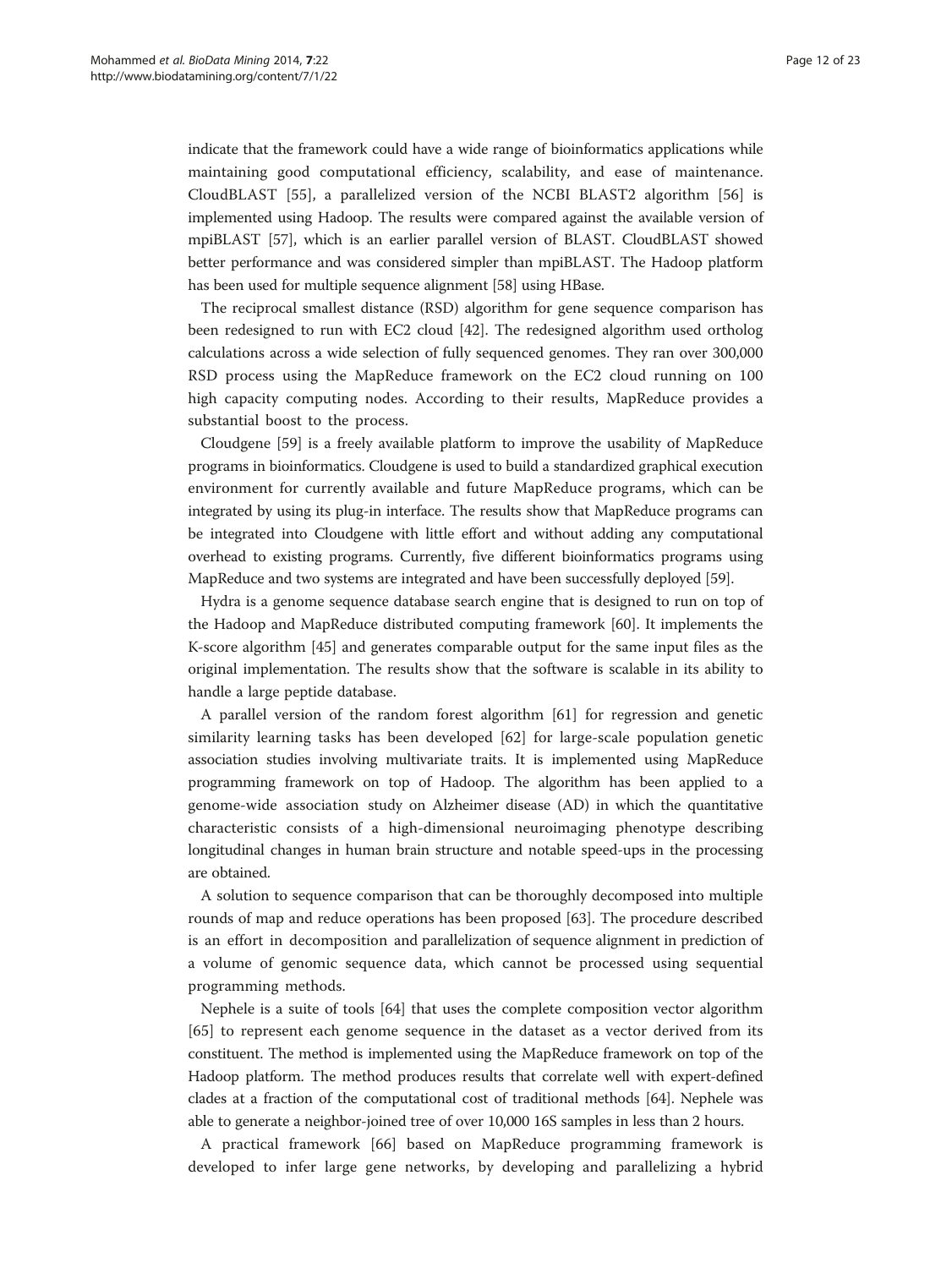genetic algorithm particle swarm optimization (GA-PSO) method [\[67](#page-21-0)]. The authors use the open-source software GeneNetWeaver to create the gene profiles. The results show that the parallel method based on the MapReduce framework can be successfully used to gather networks with desired behaviors and the computation time can be reduced.

A method for enhancement of accuracy and efficiency for RNA secondary structure prediction by sequence segmentation and MapReduce has been implemented [\[68\]](#page-21-0). The results show that by using statistical analysis implemented using the MapReduce framework, the inversion-based chunking methods can outperform predictions using the whole sequence.

Rainbow [[69\]](#page-21-0) is a cloud-based software package that can assist in the automation of large-scale whole-genome sequencing (WGS) data analyses to overcome the limitations of Crossbow [\[70](#page-21-0)], which is a software tool that can detect SNPs WGS data from a single subject. The performance of Rainbow was evaluated by analyzing 44 different whole-genome-sequenced subjects. Rainbow has the capacity to process genomic data from more than 500 subjects in two weeks using cloud computing provided by the Amazon Web Service.

Mercury [[71\]](#page-21-0) is an automated, flexible, and extensible analysis workflow that provides accurate and reproducible genomic results at scales ranging from individuals to large partners. Moreover, Mercury can be deployed on local clusters and the Amazon Web Services cloud via the DNAnexus platform.

#### Biomedical signal analysis

The parallel ensemble empirical mode decomposition (EEMD) algorithm [\[72](#page-21-0)] has been implemented on top of the Hadoop platform in a modern cyber infrastructure [[73](#page-21-0)]. The algorithm described a parallel neural signal processing with EEMD using the MapReduce framework. Test results and performance evaluation show that parallel EEMD can significantly improve the performance of neural signal processing. A novel approach has been proposed [\[39](#page-20-0)] to store and process clinical signals based on the Apache HBase distributed column-store and the MapReduce programming framework with an integrated Web-based data visualization layer.

#### Biomedical image analysis

The growth in the volume of medical images produced on a daily basis in modern hospitals has forced a move away from traditional medical image analysis and indexing approaches towards scalable solutions [\[74](#page-21-0)]. MapReduce has been used to speed up and make possible three large–scale medical image processing use–cases: (1) parameter optimization for lung texture classification using support vector machines (SVM), (2) content–based medical image indexing/retrieval, and (3) dimensional directional wavelet analysis for solid texture classification [\[75\]](#page-21-0). A cluster of heterogeneous computing nodes was set up using the Hadoop platform allowing for a maximum of 42 concurrent map tasks. The majority of the machines used were desktop computers that are also used for regular office work. The three use–cases reflect the various challenges of processing medical images in different clinical scenarios.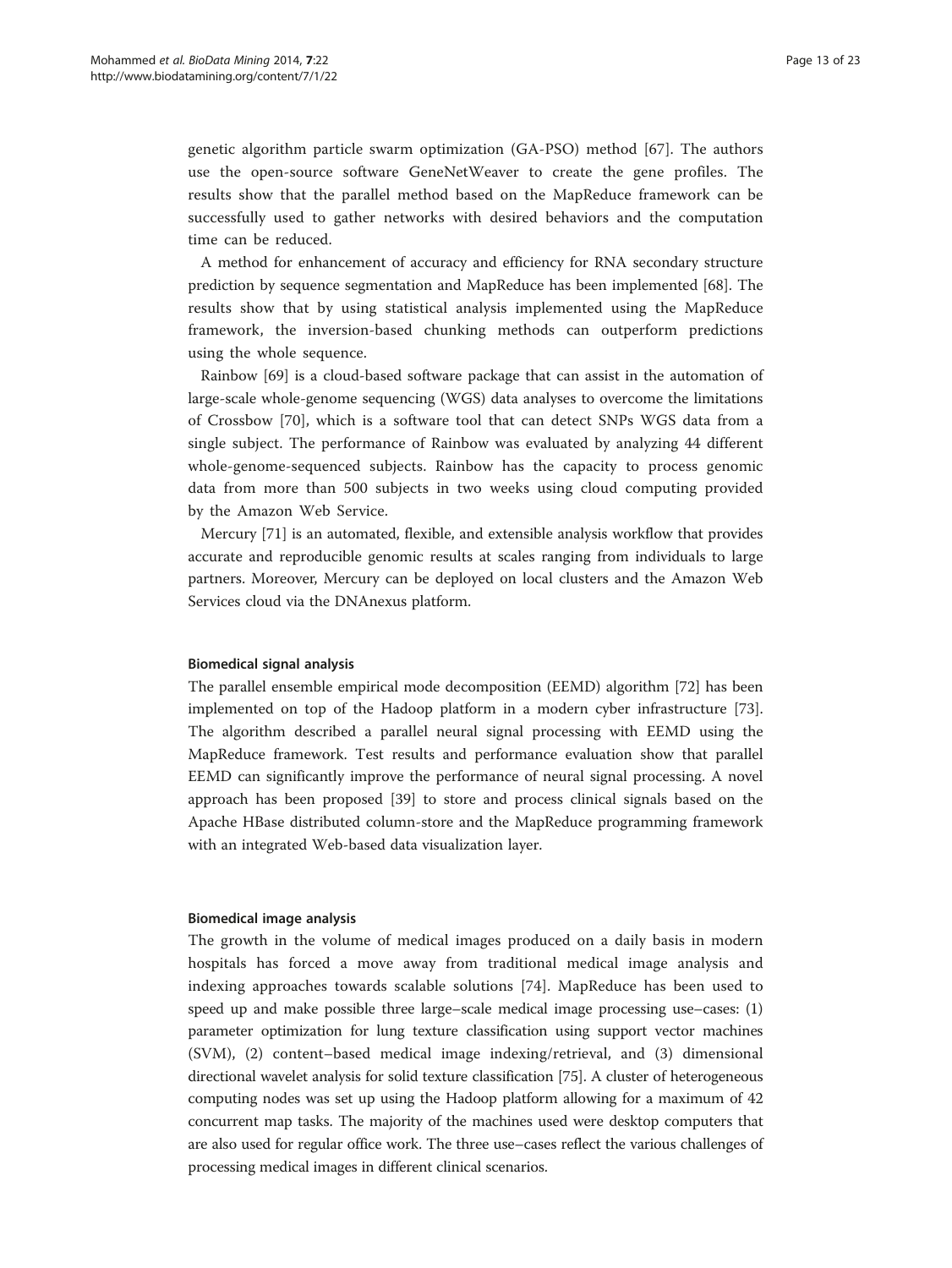An ultrafast and scalable cone-beam computed tomography (CT) reconstruction algorithm using MapReduce in a cloud-computing environment has been proposed [[76\]](#page-21-0). The algorithm accelerates the Feldcamp-Davis-Kress (FDK) algorithm [\[77](#page-21-0)] by porting it to a MapReduce implementation. The map functions were used to filter and back-project subsets of projections, and reduce functions to aggregate that partial back-projection into the whole volume. The speed up of reconstruction time was found to be roughly linear with the number of nodes employed.

Table [3](#page-14-0) includes a summary of the discussed literature on clinical big data analysis using the MapReduce programming framework. It tabulates the studies referenced in this paper grouped by relevant categories to indicate the following fields: study name, year, and technology used, and potential application of the algorithm or the technology used.

#### Challenges and future trends

#### Challenges and consequences

Health care systems in general suffer unsustainable costs and lack data utilization [[78](#page-21-0)]. Therefore there is a pressing need to find solutions that can reduce unnecessary costs. Advances in health quality outcomes and cost control measures depend on using the power of large integrated databases to underline patterns and insights. However, there is much less certainty on how this clinical data should be collected, maintained, disclosed, and used. The problem in health care systems is not the lack of data, it is the lack of information that can be utilized to support critical decision-making [[79](#page-21-0)]. This presents the following challenges to big data solutions in clinical facilities:

- 1- Technology straggling. Health care is resistant to redesigning processes and approving technology that influences the health care system [[80](#page-21-0)].
- 2- Data dispersion. Clinical data is generated from many sources (e.g. providers, labs, data vendors, financial, regulations, etc.) this motivates the need for data integration and maintaining mechanism to hold the data into a flexible data warehouse.
- 3- Security concerns and privacy issues. There are lots of benefits from sharing clinical big data between researchers and scholars, however these benefits are constricted due to the privacy issues and laws that regulate clinical data privacy and access [[81](#page-22-0)].
- 4- Standards and regulations. Big data solution architectures have to be flexible and adoptable to manage the variety of dispersed sources and the growth of standards and regulations (e.g. new encryption standards that may require system architecture modifications) that are used to interchange and maintain data [\[82\]](#page-22-0).

#### An outlook for the future

Big Data has a substantial potential to unlock the whole health care value chain [[83](#page-22-0)]. Big data analytics changed the traditional perspective of health care systems from finding new drugs to patient-central health care for better clinical outcomes and increased efficiency. The future applications of big data in the health care system have the potential of enhancing and accelerating interactions among clinicians, administrators, lab directors, logistic mangers, and researchers by saving costs, creating better efficiencies based on outcome comparison, reducing risks, and improving personalized care.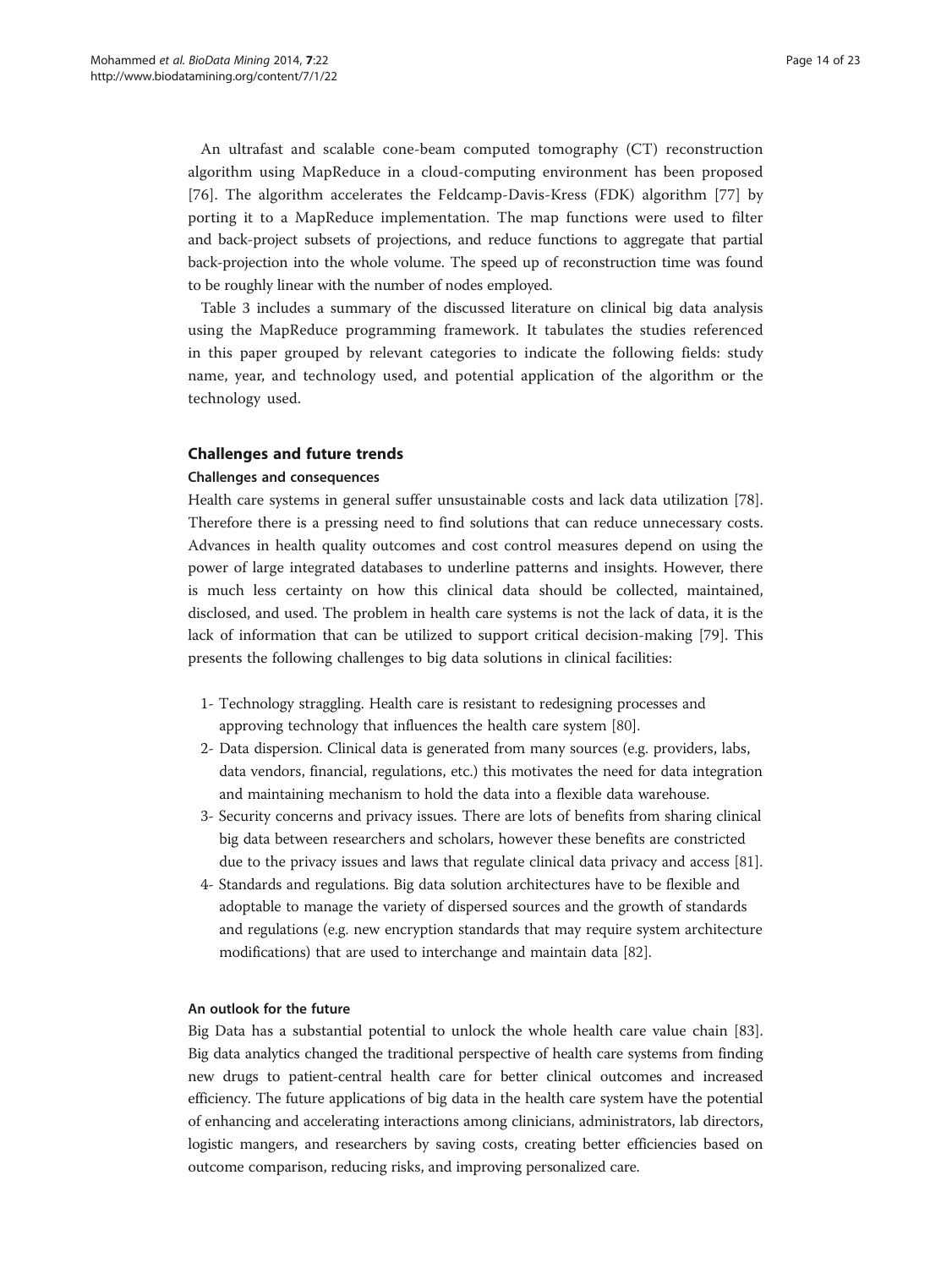<span id="page-14-0"></span>

| Study category                      | <b>Study Name/Reference</b>                                                                                                                              | Study<br>year | <b>Technology used</b>                                                             | Application                                                 |
|-------------------------------------|----------------------------------------------------------------------------------------------------------------------------------------------------------|---------------|------------------------------------------------------------------------------------|-------------------------------------------------------------|
| Public database                     | A drug-adverse event extraction algorithm to support pharmacovigilance<br>knowledge mining from PubMed citations/[30]                                    | 2011          | A MapReduce based algorithm for<br>common adverse drug events (ADE)<br>detection   | Biomedical data mining                                      |
|                                     | Identifying unproven cancer treatments on the health web: Addressing<br>accuracy, generalizability and scalability/[31]                                  | 2012          | Using MapReduce and Markove<br>boundary feature selection                          | Identify unproven cancer<br>treatments on the health web    |
|                                     | A user-friendly tool to transform large scale administrative data into wide<br>table format using a MapReduce program with a pig latin based script/[33] | 2012          | MapRedcue and Pig Latin                                                            | Administrative data management                              |
| Biometric                           | Leveraging the cloud for big data biometrics: Meeting the performance<br>requirements of the next generation biometric systems/[34]                      | 2011          | MapReduce machine learning<br>algorithms for image regnition on<br>Hadoop paltform | Design of secuirty system using<br>biometric identification |
|                                     | Iris recognition on hadoop: A biometrics system implementation on cloud<br>computing/[35]                                                                | 2011          | Human iris MapReduce search<br>algorithm on the cloud                              | Data retrival and secuirty system                           |
|                                     | Cloud-ready biometric system for mobile security access/[36]                                                                                             | 2012          | MapReduce algorithm to capture<br>and recognition of biometric<br>information      | Biometric-identification mobile<br>phone applications       |
| Genome and Protein<br>data analysis | Parallelizing bioinformatics applications with MapReduce/[54]                                                                                            | 2008          | MapRedcue algorithms                                                               | Bioinformatics applications                                 |
|                                     | Cloudblast: Combining MapReduce and virtualization on distributed<br>resources for bioinformatics applications/[55]                                      | 2008          | Cloud/MapReduce                                                                    | Bioinformatics applications                                 |
|                                     | CloudBurst: highly sensitive read mapping with MapReduce/[50]                                                                                            | 2009          | MapRedcue algorithms                                                               | Genome sequence mapping tool                                |
|                                     | Cloud technologies for bioinformatics applications/[53]                                                                                                  | 2009          | Cloud/MapReduce                                                                    | Bioinformatics applications                                 |
|                                     | The genome analysis toolkit: A MapReduce framework for analyzing<br>next-generation DNA sequencing data/[44]                                             | 2010          | HBase for data management and<br>MapReduce jobs for computation                    | Genome sequence comparison<br>application                   |
|                                     | Nephele: genotyping via complete composition vectors and<br>MapReduce/[64]                                                                               | 2011          | MapReduce Algorithms                                                               | Genotyping sequence tool                                    |
|                                     | A graphical execution platform for MapReduce programs on private<br>and public clouds/[59]                                                               | 2012          | Cloud/MapReduce                                                                    | Bioinformatics applications                                 |
|                                     | Hydra: a scalable proteomic search engine which utilizes the Hadoop distributed<br>computing framework/[60]                                              | 2012          | MapReduce Algorithms                                                               | Bioinformatics applications                                 |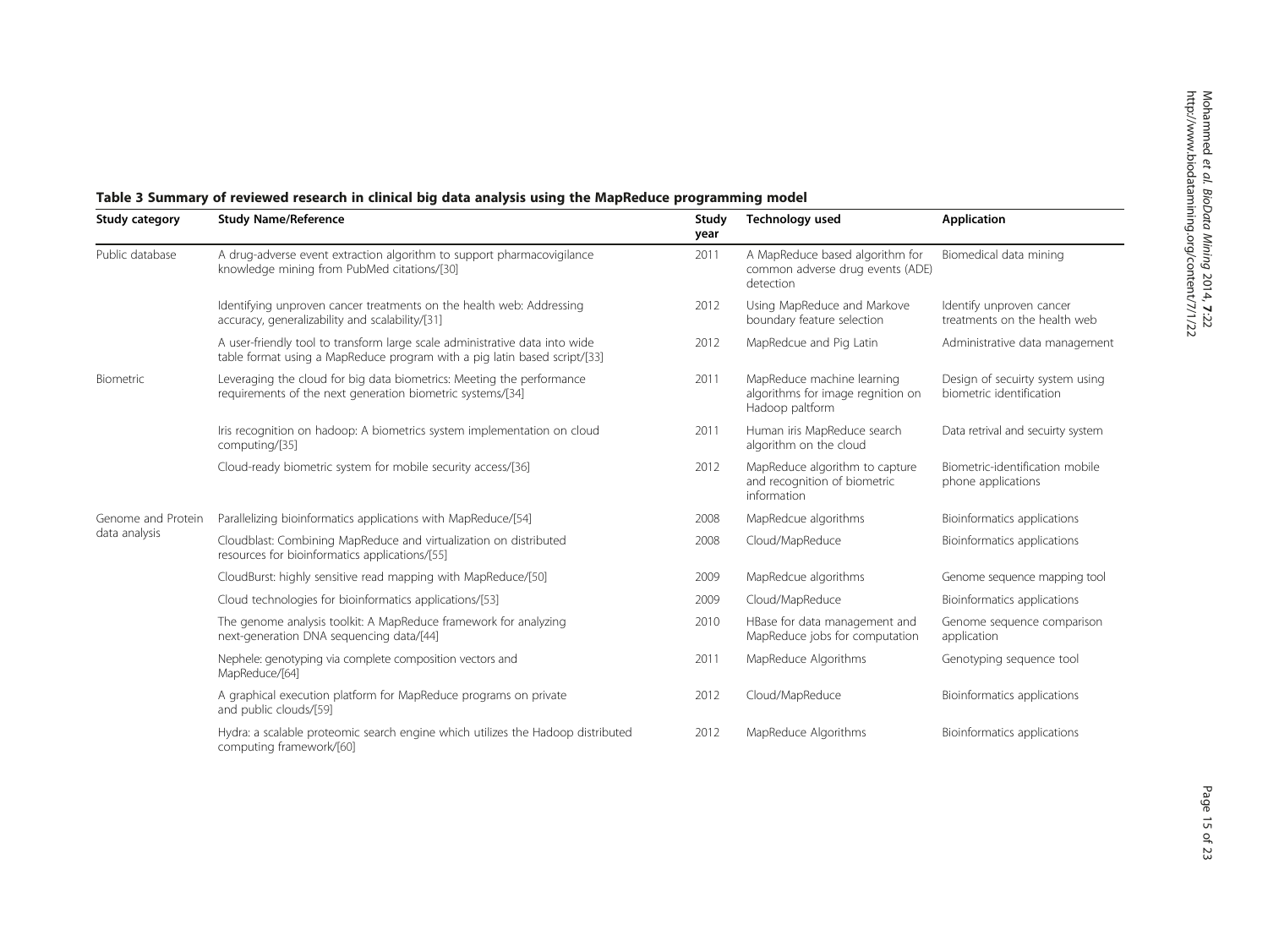# Table 3 Summary of reviewed research in clinical big data analysis using the MapReduce programming model (Continued)

|                                     | An efficient algorithm for DNA fragment assembly in MapReduce/[48]                                                           | 2012          | MapReduce algorithm for DNA<br>framentation                    | A tool for DNA fragmentation<br>assembly          |
|-------------------------------------|------------------------------------------------------------------------------------------------------------------------------|---------------|----------------------------------------------------------------|---------------------------------------------------|
|                                     | De novo assembly of high-throughput sequencing data with cloud<br>computing and new operations on string graphs/[43]         | 2012          | String graph based on the<br>MapReduce algorithms              | Distributed Genome assembler                      |
|                                     | Fractal MapReduce decomposition of sequence alignment/[63]                                                                   | 2012          | MapReduce Algorithms                                           | Genome sequence alignment tool                    |
|                                     | Genotyping in the cloud with crossbow/[70]                                                                                   | 2012          | Cloud                                                          | Genotyping application                            |
|                                     | BioPig: A hadoop-based analytic toolkit for large-scale sequence data [40]                                                   | 2013          | MapReduce algorithms                                           | Bioinformatics processing tool<br>known as BioPig |
|                                     | Implementation of a parallel protein structure alignment service on<br>cloud/[46]                                            | 2013          | MapReduce alignment algorithm                                  | Protein alignment application                     |
|                                     | BlueSNP: R package for highly scalable genome-wide association studies<br>using hadoop clusters/[47]                         | 2013          | R alagorithms executed on top<br>of the Hadoop platform        | Statistical package in R for Genome<br>analysis   |
|                                     | Enhancement of accuracy and efficiency for RNA secondary structure<br>prediction by sequence segmentation and MapReduce/[68] | 2013          | MapReduce algorithms                                           | Enhanced algorithm                                |
|                                     | Rainbow: a tool for large-scale whole-genome sequencing data analysis<br>using cloud computing/[69]                          | 2013          | Cloud                                                          | Whole-genome sequencing                           |
| Study Category                      | Study Name/Reference                                                                                                         | Study<br>year | Technology used                                                | Application                                       |
| Genome and Protein<br>data analysis | Random forests on Hadoop for genome-wide association studies of<br>multivariate neuroimaging phenotypes/[62]                 | 2013          | MapReduce Algorithms                                           | multivariate neuroimaging<br>phenotypes           |
|                                     | Novel and efficient tag SNPs selection algorithms/[37]                                                                       | 2014          | MapReduce algorithm for<br>efficient selection of SNP          | Genom analysis                                    |
|                                     | Designing a parallel evolutionary algorithm for inferring gene<br>networks on the cloud computing environment/[66]           | 2014          | Cloud                                                          | Algorithm for inferring gene<br>networks          |
|                                     | Launching genomics into the cloud: deployment of Mercury, a<br>next generation sequence analysis pipeline/[71]               | 2014          | Cloud                                                          | sequence analysis application                     |
| Biomedical signal<br>analysis       | HBase, MapReduce, and integrated data visualization for processing<br>clinical signal data/[39]                              | 2011          | HBase for data mangement and<br>MapReduce processing algorithm | Store and processing clinical signals             |
|                                     | Parallel processing of massive EEG data with MapReduce/[73]                                                                  | 2012          | MapReduce EEMD algorithm                                       | Massive biomedical signal processing              |
|                                     |                                                                                                                              |               |                                                                |                                                   |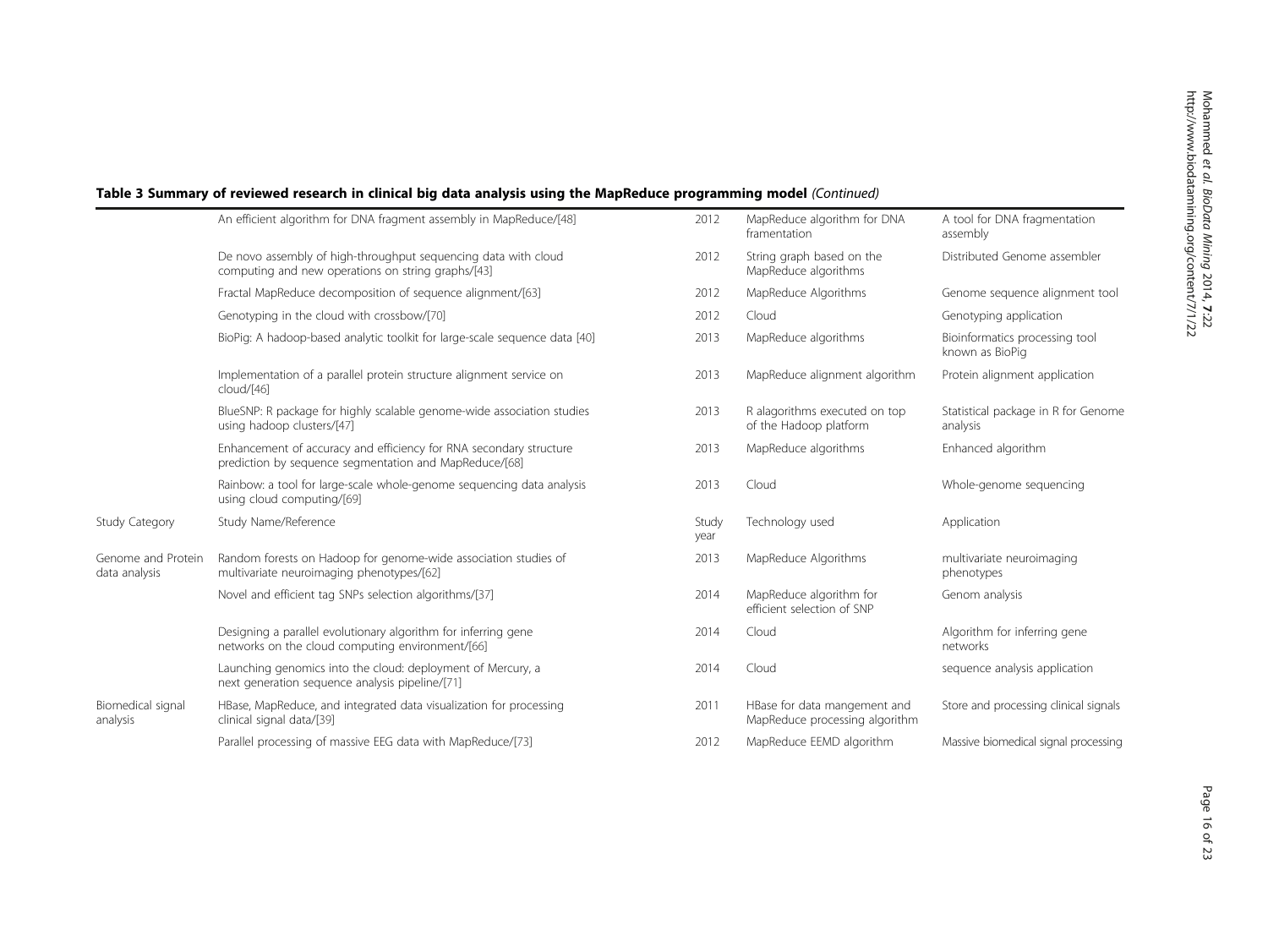# Table 3 Summary of reviewed research in clinical big data analysis using the MapReduce programming model (Continued)

| Biomedical image<br>analysis | Hadoop-gis: A high performance query system for analytical medical<br>imaging with MapReduce/[74]           | 201' | HBase for data management and<br>MapReduce processing algorithm | Store and processing of medical<br>images         |
|------------------------------|-------------------------------------------------------------------------------------------------------------|------|-----------------------------------------------------------------|---------------------------------------------------|
|                              | Ultrafast and scalable cone-beam CT reconstruction using<br>MapReduce in a cloud computing environment [76] | 201' | MapReduce image processing<br>algorithms on the Cloud           | Accelerates FDK algorithm for the<br>cone-beam CT |
|                              | Using MapReduce for Large-Scale Medical Image Analysis/[75]                                                 | 2012 | MapReduce algorithm                                             | Medical Image Analysis                            |

The summary includes information related to the study (i.e. category, name, year, technology used, experiment design and potetial applications).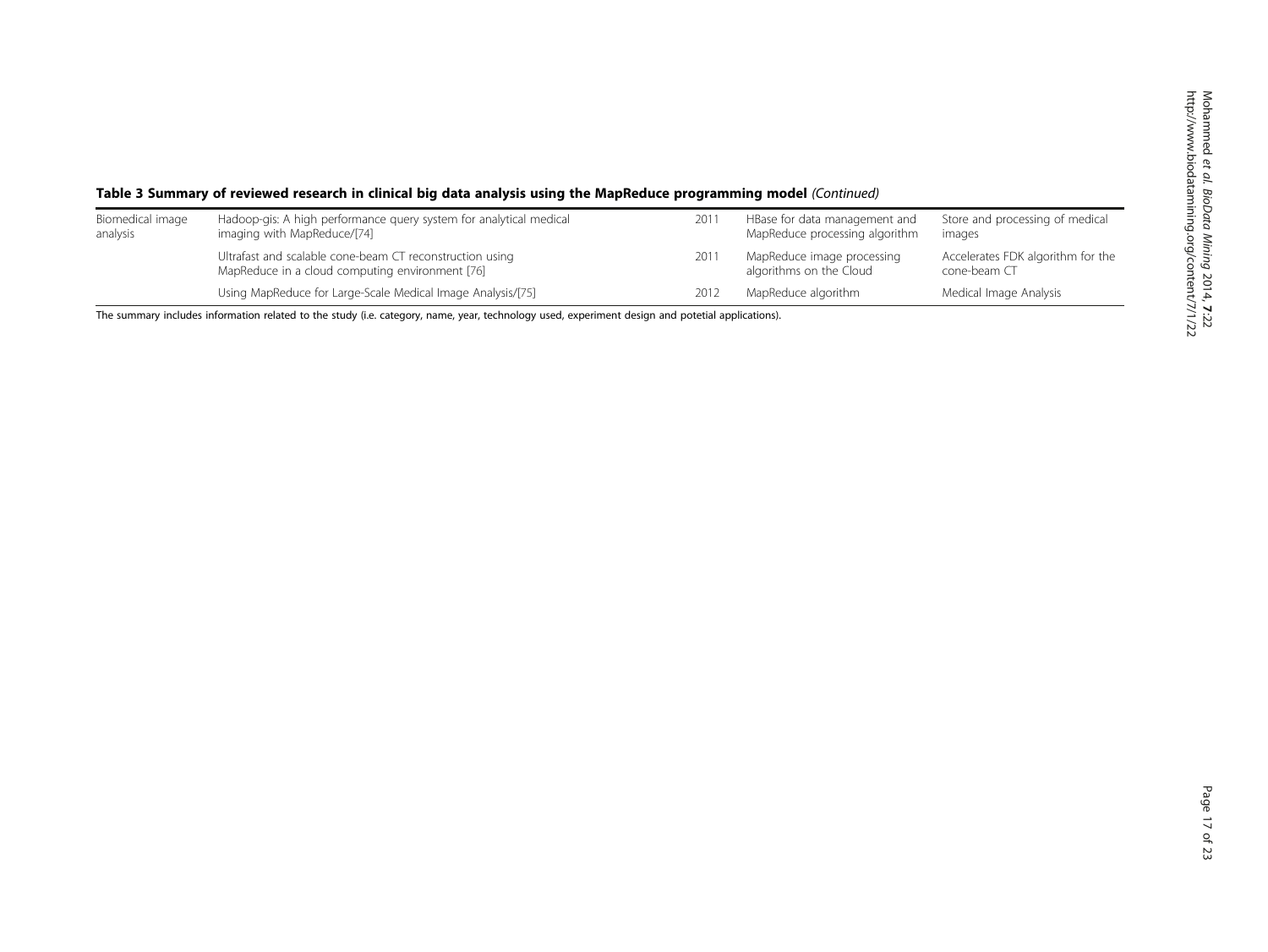<span id="page-17-0"></span>The following is a list is of potential future applications associated with clinical big data.

1- E-clinics, E-medicine, and similar case retrieval applications based on text analytics applications.

Large amounts of health data is unstructured as documents, images, clinical or transcribed notes [[84](#page-22-0)]. Research articles, review articles, clinical references, and practice guidelines are rich sources for text analytics applications that aim to discover knowledge by mining these type of text data.

2- Genotyping applications.

Genomic data represent significant amounts of gene sequencing data and applications are required to analysis and understand the sequence in regards to better understanding of patient treatment.

3- Mining and analysis of biosensors applications.

Streamed data home monitoring, tele-health, handheld and sensor-based wireless are well established data sources for clinical data.

4- Social media analytics applications.

Social media will increase the communication between patients, physician and communities. Consequently, analytics are required to analyse this data to underline emerging outbreak of disease, patient satisfaction, and compliance of patient to clinical regulations and treatments.

5- Business and organizational modelling applications.

Administrative data such as billing, scheduling, and other non-health data present an exponentially growing source of data. Analysing and optimizing this kind of data can save large amounts of money and increase the sustainability of a health care facility [\[78,79](#page-21-0),[83\]](#page-22-0).

The aforementioned types of clinical data sources provide a rich environment for research and give rise to many future applications that can be analysed for better patient treatment outcomes and a more sustainable health care system.

#### Clinical big data and the upcoming challenges

Big data by itself usually confers little direct advantage, however analytics based on big data can reveal many actionable insights that may prove useful in a clinical environment. This section describe the potential benefits and highlight potential application to leverage the clinical big data for analytical advantages using the MapReduce programming framework and the Hadoop platform.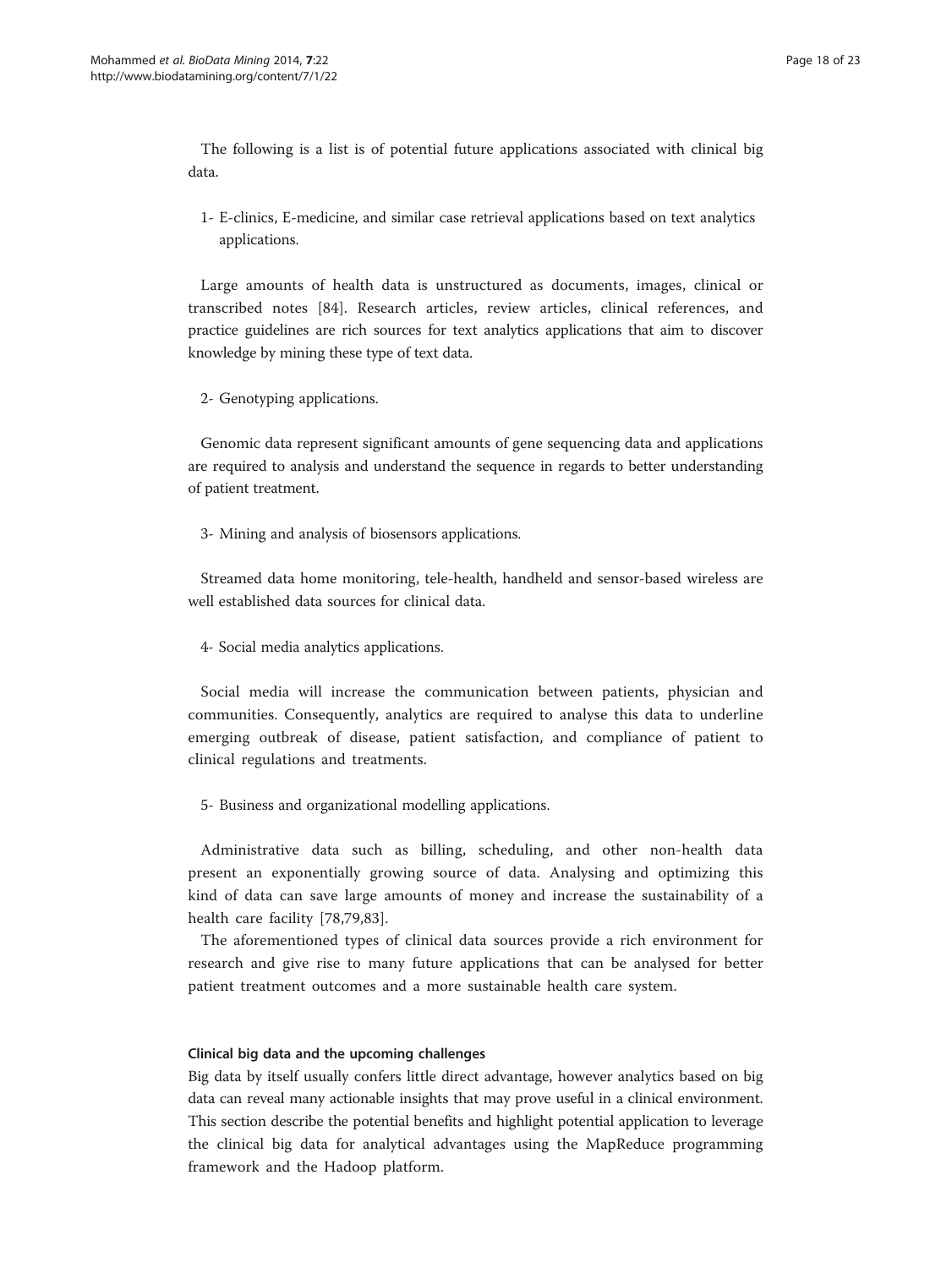Epilepsy affects nearly 70 Million people around the world [[85\]](#page-22-0), and is categorized by the incident of extemporaneous seizures. Many medications can be given at high doses to inhibit seizures [[85](#page-22-0),[86](#page-22-0)], however patients often suffer side effects. Even after surgical removal of epilepsy foci, many patients suffer extemporaneous seizures [\[86](#page-22-0)]. Seizure prediction systems have the potential to help patients alleviate epilepsy episodes [[85,86](#page-22-0)]. Computational algorithms must consistently predict periods of increased probability of seizure incidence. If the seizure states can be predicted and classified using data mining algorithms, implementation of these algorithms on wearable devices can warn patients of impending seizures. Patients could avoid potentially unsuitable activities in potential seizures episode (e.g. driving and swimming). Seizure patterns are wide and complex resulting in a massive datasets when digitally acquired. MapReduce and Hadoop can be consciously used to train detection and forecasting models. Simulation of different concurrently seizures pattern require the development of complex distributed algorithms to deal with the massive datasets.

Understanding how the human brain functions is the main goal in neuroscience research [\[87,88\]](#page-22-0). Non-invasive functional neuroimaging techniques, such as magneto encephalography (MEG) [[89\]](#page-22-0), can capture huge time series of brain data activities. Analysis of concurrent brain activities can reveal the relation between the pattern of recorded signal and the category of the stimulus and may provide insights about the brain functional foci (e.g. epilepsy, Alzheimer's disease [[90](#page-22-0)], and other neuro-pathologies, etc.). Among the approaches to analyse the relation between brain activity and stimuli, the one based on predicting the stimulus from the concurrent brain recording is called brain decoding.

The brain contains nearly 100 billion neurons with an average of 7000 synaptic connections each [\[87,88,91](#page-22-0)]. Tracing the neuron connections of the brain is therefore a tedious process due to the resulting massive datasets. Traditional neurons visualization methods cannot scale up to very large scale neuron networks. MapReduce framework and Hadoop platform can be used to visualize and recover neural network structures from neural activity patterns.

More than 44.7 million individuals in the United States are admitted to hospitals each year [[92](#page-22-0)]. Studies have concluded that in 2006 well over \$30 billion was spent on unnecessary hospital admissions [[93](#page-22-0)]. To achieve the goal of developing novel algorithms that utilize patient data claim to predict and prevent unnecessary hospitalizations. Claims data analytics require text analytics, prediction and estimation models. The models must be tuned to alleviate the potential risk of decline the admission of patients who need to be hospitalized. This type of analysis is one application of fraud analysis in medicine.

#### Conclusions

An integrated solution eliminates the need to move data into and out of the storage system while parallelizing the computation, a problem that is becoming more important due to increasing numbers of sensors and resulting data. And, thus, efficient processing of clinical data is a vital step towards multivariate analysis of the data in order to develop a better understanding of a patient clinical status (i.e. descriptive and predictive analysis). This highly demonstrates the significance of using the MapReduce programming model on top of the Hadoop distributed processing platform to process the large volume of clinical data.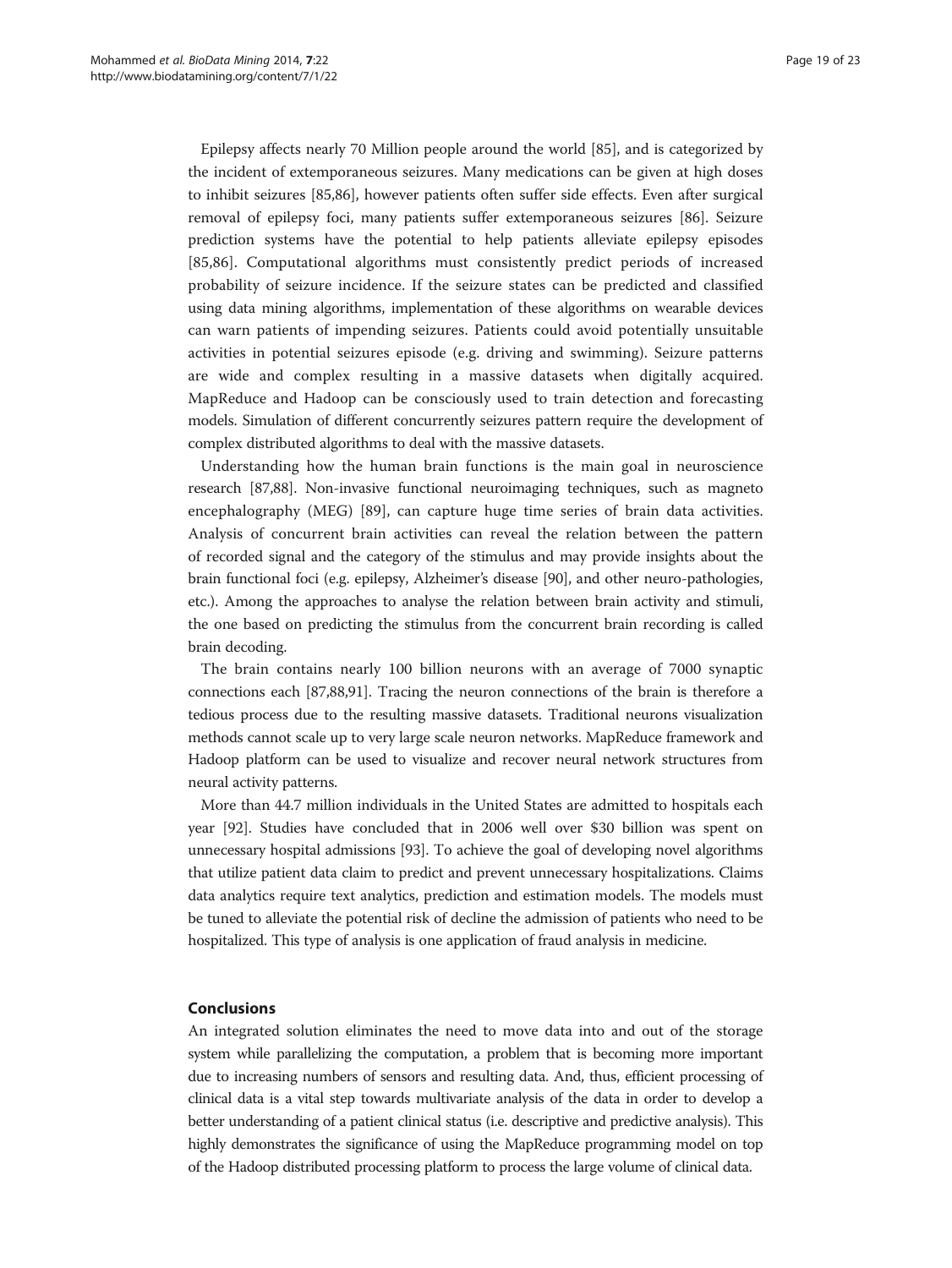<span id="page-19-0"></span>Big data solutions [\[20](#page-20-0)-[24,42](#page-20-0)] presents an evolution of clinical big data analysis necessitated by the emergence of ultra-large-scale datasets. Recent developments in open source software, that is, the Hadoop project and the associated software projects, provide a backbone foundation for scaling to terabytes and petabytes data warehouses on Linux clusters, providing fault-tolerant parallelized analysis on such data using a programming framework named MapReduce.

The Hadoop platform and the MapReduce programming framework already have a substantial base in the bioinformatics community, especially in the field of next-generation sequencing analysis, and such use is increasing. This is due to the cost-effectiveness of the Hadoop-based analysis on commodity Linux clusters, and in the cloud via data upload to cloud vendors who have implemented Hadoop/HBase; and due to the effectiveness and ease-of-use of the MapReduce method in parallelization of many data analysis algorithms.

HDFS supports multiple reads and one write of the data. The write process can therefore only append data (i.e. it cannot modify existing data within the file). HDFS does not provide an index mechanism, which means that it is best suited to read-only applications that need to scan and read the complete contents of a file (i.e. MapReduce programs). The actual location of the data within an HDFS file is transparent to applications and external software. And, thus, Software built on top of HDFS has little control over data placement or knowledge of data location, which can make it difficult to optimize performance.

Future work on big clinical data analytics should emphasize modelling of whole interacting processes in a clinical setting (e.g. clinical test utilization pattern, test procedures, specimen collection/handling, etc.). This indeed can be constructed using inexpensive clusters of commodity hardware and the appropriate open source tool (e.g. HBase, Hive, and Pig Latin see Table [2](#page-8-0) for Hadoop related projects/ecosystems description and definition) to construct convenient processing tools for massive clinical data. These tools will form the basis of future laboratory informatics applications as laboratory data are increasingly integrated and consolidated.

#### Competing interests

The authors declare that they have no competing interests.

#### Authors' contributions

EAM, CTN: collection, organizing, and review of the literature; preparing the manuscript. EAM, BHF and CTN: manuscript review, modification, editing, and revision. All authors read and approved the final manuscript.

#### Author details

<sup>1</sup>Department of Electrical and Computer Engineering, Schulich School of Engineering, University of Calgary, Calgary, AB, Canada. <sup>2</sup> Department of Pathology and Laboratory Medicine, University of Calgary and Calgary Laboratory Services, Calgary, AB, Canada.

#### Received: 5 June 2014 Accepted: 18 October 2014 Published: 29 October 2014

#### References

- 1. Shuman S: Structure, mechanism, and evolution of the mRNA capping apparatus. Prog Nucleic Acid Res Mol Biol 2000, 66:1–40.
- 2. Rajaraman A, Ullman JD: Mining of Massive Datasets. Cambridge United Kingdom: Cambridge University Press; 2012.
- 3. Coulouris GF, Dollimore J, Kindberg T: Distributed Systems: Concepts and Design: Pearson Education; 2005.
- 4. de Oliveira Branco M: Distributed Data Management for Large Scale Applications. Southampton United Kingdom: University of Southampton; 2009.
- 5. Raghupathi W, Raghupathi V: Big data analytics in healthcare: promise and potential. Health Inform Sci Syst 2014, 2(1):3.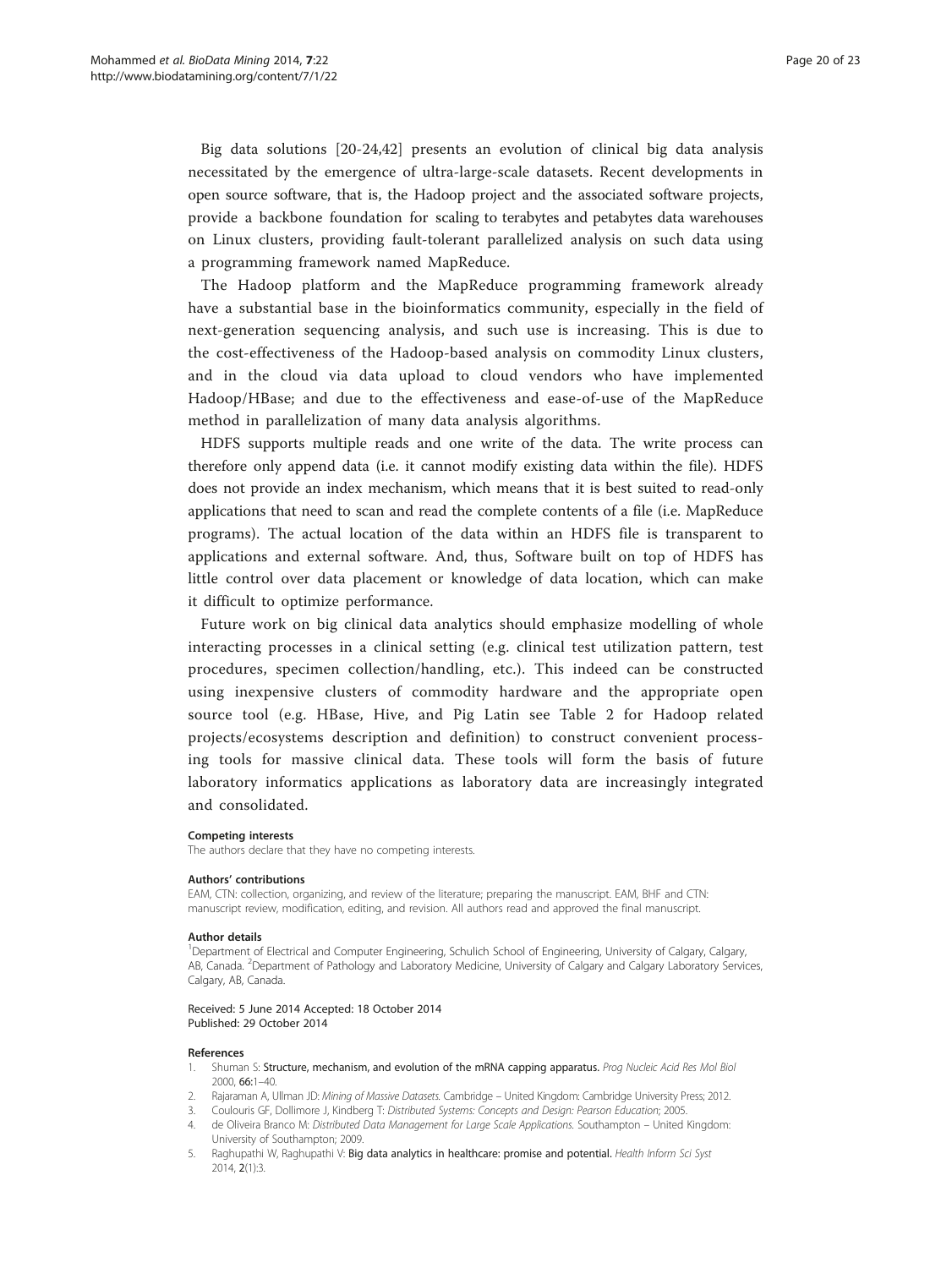- <span id="page-20-0"></span>6. Bell DE, Raiffa H, Tversky A: Descriptive, normative, and prescriptive interactions in decision making. Decis Mak 1988, 1:9–32.
- 7. Foster I, Kesselman C: The Grid 2: Blueprint for a new Computing Infrastructure. Houston USA: Elsevier; 2003.
- 8. Owens JD, Houston M, Luebke D, Green S, Stone JE, Phillips JC: GPU computing. Proc IEEE 2008, 96(5):879-899. 9. Satish N, Harris M, Garland M: Designing efficient sorting algorithms for manycore GPUs. In Parallel & Distributed
- Processing, 2009 IPDPS 2009 IEEE International Symposium on: 2009, IEEE; 2009:1–10.
- 10. He B, Fang W, Luo Q, Govindaraju NK, Wang T: Mars: a MapReduce framework on graphics processors. In Proceedings of the 17th International Conference on Parallel Architectures and Compilation Techniques: 2008, ACM; 2008:260–269.
- 11. Dean J, Ghemawat S: MapReduce: simplified data processing on large clusters. Commun ACM 2008, 51(1):107-113.
- 12. Peyton Jones SL: The Implementation of Functional Programming Languages (Prentice-Hall International Series in Computer Science). New Jersey – USA: Prentice-Hall, Inc; 1987.
- 13. Bryant RE: Data-intensive supercomputing: The case for DISC. Pittsburgh, PA USA: School of Computer Science, Carnegie Mellon University; 2007:1–20.
- 14. White T: Hadoop: The Definitive Guide. Sebastopol USA: " O'Reilly Media, Inc."; 2012.
- 15. Shvachko K, Kuang H, Radia S, Chansler R: The hadoop distributed file system. In Mass Storage Systems and Technologies (MSST), 2010 IEEE 26th Symposium on: 2010, IEEE; 2010:1–10.
- 16. The Apache Software Foundation. [\[http://apache.org/](http://apache.org/)]
- 17. Olson M: Hadoop: Scalable, flexible data storage and analysis. IQT Quart 2010, 1(3):14-18.
- 18. Xiaojing J: Google Cloud Computing Platform Technology Architecture and the Impact of Its Cost. In 2010 Second WRI World Congress on Software Engineering: 2010; 2010:17–20.
- 19. Thusoo A, Sarma JS, Jain N, Shao Z, Chakka P, Anthony S, Liu H, Wyckoff P, Murthy R: Hive: a warehousing solution over a map-reduce framework. Proc VLDB Endowment 2009, 2(2):1626–1629.
- 20. Olston C, Reed B, Srivastava U, Kumar R, Tomkins A: Pig latin: a not-so-foreign language for data processing. In Proceedings of the 2008 ACM SIGMOD International Conference on Management of Data: 2008, ACM; 2008:1099–1110.
- 21. The Platform for Big Data and the Leading Solution for Apache Hadoop in the Enterprise Cloudera. [\[http://www.cloudera.com/content/cloudera/en/home.html\]](http://www.cloudera.com/content/cloudera/en/home.html)
- 22. DataStax. [\[http://www.datastax.com/\]](http://www.datastax.com/)
- 23. Hortonworks. [\[http://hortonworks.com/\]](http://hortonworks.com/)
- 24. MAPR. [<http://www.mapr.com/products/m3>]
- 25. Top 14 Hadoop Technology Companies. [\[http://www.technavio.com/blog/top-14-hadoop-technology-companies](http://www.technavio.com/blog/top-14-hadoop-technology-companies)]
- 26. Taylor RC: An overview of the Hadoop/MapReduce/HBase framework and its current applications in bioinformatics. BMC Bioinformatics 2010, 11(Suppl 12):S1.
- 27. Dai L, Gao X, Guo Y, Xiao J, Zhang Z: Bioinformatics clouds for big data manipulation. Biol Direct 2012, 7(1):43.
- 28. Microsoft Excel 2013: Spreadsheet software. [[http://office.microsoft.com/en-ca/excel/\]](http://office.microsoft.com/en-ca/excel/)
- 29. Jonas M, Solangasenathirajan S, Hett D: Patient Identification, A Review of the Use of Biometrics in the ICU. In Annual Update in Intensive Care and Emergency Medicine 2014. New York – USA: Springer; 2014:679–688.
- 30. Wang W, Haerian K, Salmasian H, Harpaz R, Chase H, Friedman C: A drug-adverse event extraction algorithm to support pharmacovigilance knowledge mining from PubMed citations. In AMIA Annual Symposium Proceedings: 2011. Bethesda, Maryland – USA: American Medical Informatics Association; 2011:1464.
- 31. Aphinyanaphongs Y, Fu LD, Aliferis CF: Identifying unproven cancer treatments on the health web: addressing accuracy, generalizability and scalability. Stud Health Technol Inform 2012, 192:667–671.
- 32. Yaramakala S, Margaritis D: Speculative Markov blanket discovery for optimal feature selection. In Data Mining, Fifth IEEE International Conference on: 2005, IEEE; 2005:4.
- 33. Horiguchi H, Yasunaga H, Hashimoto H, Ohe K: A user-friendly tool to transform large scale administrative data into wide table format using a mapreduce program with a pig latin based script. BMC Med Inform Decis Mak 2012, 12(1):151.
- 34. Kohlwey E, Sussman A, Trost J, Maurer A: Leveraging the cloud for big data biometrics: Meeting the performance requirements of the next generation biometric systems. In Services (SERVICES), 2011 IEEE World Congress on: 2011, IEEE; 2011:597–601.
- 35. Raghava N: Iris recognition on hadoop: A biometrics system implementation on cloud computing. In Cloud Computing and Intelligence Systems (CCIS), 2011 IEEE International Conference on: 2011, IEEE; 2011:482–485.
- 36. Omri F, Hamila R, Foufou S, Jarraya M: Cloud-Ready Biometric System for Mobile Security Access. In Networked Digital Technologies. New York – USA: Springer; 2012:192–200.
- 37. Chen W-P, Hung C-L, Tsai S-JJ, Lin Y-L: Novel and efficient tag SNPs selection algorithms. Biomed Mater Eng 2014, 24(1):1383–1389.
- 38. Zhang K, Sun F, Waterman MS, Chen T: Dynamic programming algorithms for haplotype block partitioning: applications to human chromosome 21 haplotype data. In Proceedings of the Seventh Annual International Conference on Research in Computational Molecular Biology: 2003, ACM; 2003:332–340.
- 39. Nguyen AV, Wynden R, Sun Y: HBase, MapReduce, and Integrated Data Visualization for Processing Clinical Signal Data. In AAAI Spring Symposium: Computational Physiology: 2011; 2011
- 40. Nordberg H, Bhatia K, Wang K, Wang Z: BioPig: a Hadoop-based analytic toolkit for large-scale sequence data. Bioinformatics 2013, 29(23):3014–3019.
- 41. Cloud Computing at NERSC. [[http://www.nersc.gov/research-and-development/cloud-computing/\]](http://www.nersc.gov/research-and-development/cloud-computing/)
- 42. AWS | Amazon Elastic Compute Cloud (EC2) Scalable Cloud Hosting. [\[http://aws.amazon.com/ec2/](http://aws.amazon.com/ec2/)]
- 43. Chang Y-J, Chen C-C, Ho J-M, Chen C-L: De Novo Assembly of High-Throughput Sequencing Data with Cloud Computing and New Operations on String Graphs. In Cloud Computing (CLOUD), 2012 IEEE 5th International Conference on: 2012, IEEE; 2012:155–161.
- 44. McKenna A, Hanna M, Banks E, Sivachenko A, Cibulskis K, Kernytsky A, Garimella K, Altshuler D, Gabriel S, Daly M: The Genome Analysis Toolkit: a MapReduce framework for analyzing next-generation DNA sequencing data. Genome Res 2010, 20(9):1297–1303.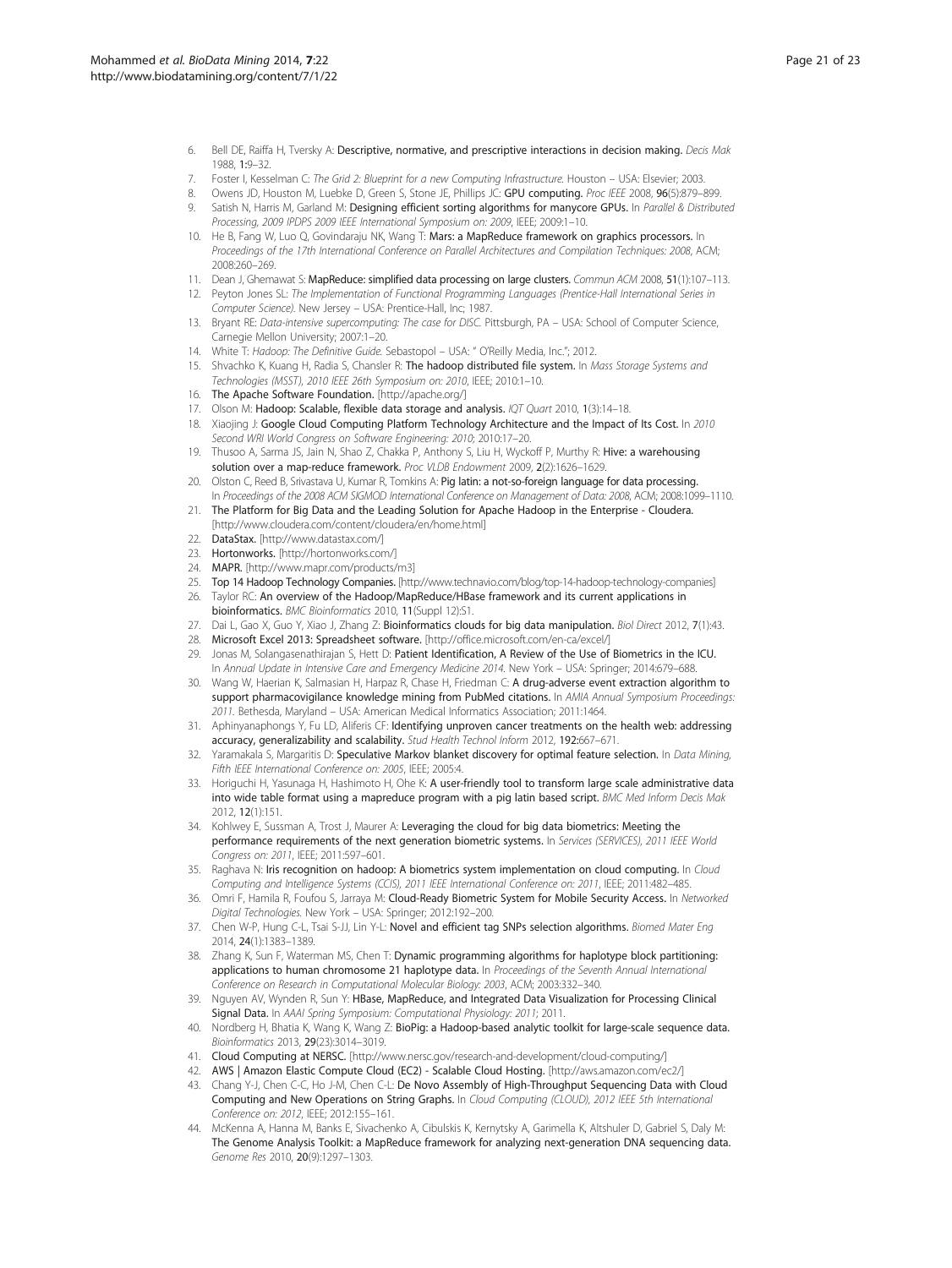- <span id="page-21-0"></span>45. MacLean B, Eng JK, Beavis RC, McIntosh M: General framework for developing and evaluating database scoring algorithms using the TANDEM search engine. Bioinformatics 2006, 22(22):2830–2832.
- 46. Lin Y-L: Implementation of a parallel protein structure alignment service on cloud. Int J Genomics 2013, 2013:1–8.
- 47. Huang H, Tata S, Prill RJ: BlueSNP: R package for highly scalable genome-wide association studies using Hadoop clusters. Bioinformatics 2013, 29(1):135-136.
- 48. Xu B, Gao J, Li C: An efficient algorithm for DNA fragment assembly in MapReduce. Biochem Biophys Res Commun 2012, 426(3):395–398.
- 49. Bean DR: Recursive Euler and Hamilton paths. Proc Am Math Soc 1976, 55(2):385-394.
- 50. Schatz MC: CloudBurst: highly sensitive read mapping with MapReduce. Bioinformatics 2009, 25(11):1363–1369.
- 51. Gropp W, Lusk E, Skjellum A: Using MPI: Portable Parallel Programming With the Message-Passing Interface, Volume 1. Cambridge, Massachusetts – USA: MIT press; 1999.
- 52. Isard M, Budiu M, Yu Y, Birrell A, Fetterly D: Dryad: distributed data-parallel programs from sequential building blocks. ACM SIGOPS Oper Syst Rev 2007, 41(3):59–72.
- 53. Qiu X, Ekanayake J, Beason S, Gunarathne T, Fox G, Barga R, Gannon D: Cloud technologies for bioinformatics applications. In Proceedings of the 2nd Workshop on Many-Task Computing on Grids and Supercomputers: 2009, ACM; 2009:6.
- 54. Gaggero M, Leo S, Manca S, Santoni F, Schiaratura O, Zanetti G, CRS E, Ricerche S: Parallelizing bioinformatics applications with MapReduce. In Cloud Computing and Its Applications; 2008.
- 55. Matsunaga A, Tsugawa M, Fortes J: Cloudblast: Combining mapreduce and virtualization on distributed resources for bioinformatics applications. In eScience, 2008 eScience'08 IEEE Fourth International Conference on: 2008, IEEE; 2008:222–229.
- 56. Tatusova TA, Madden TL: BLAST 2 Sequences, a new tool for comparing protein and nucleotide sequences. FEMS Microbiol Lett 1999, 174(2):247–250.
- 57. Darling A, Carey L, Feng W-c: The design, implementation, and evaluation of mpiBLAST. Proc Cluster World 2003, 2003:1–14.
- 58. Sadasivam GS, Baktavatchalam G: A novel approach to multiple sequence alignment using hadoop data grids. In Proceedings of the 2010 Workshop on Massive Data Analytics on the Cloud: 2010, ACM; 2010:2.
- 59. Schönherr S, Forer L, Weißensteiner H, Kronenberg F, Specht G, Kloss-Brandstätter A: Cloudgene: A graphical execution platform for MapReduce programs on private and public clouds. BMC Bioinformatics 2012, 13(1):200.
- 60. Lewis S, Csordas A, Killcoyne S, Hermjakob H, Hoopmann MR, Moritz RL, Deutsch EW, Boyle J: Hydra: a scalable proteomic search engine which utilizes the Hadoop distributed computing framework. BMC Bioinformatics 2012, 13(1):324.
- 61. Díaz-Uriarte R, De Andres SA: Gene selection and classification of microarray data using random forest. BMC Bioinformatics 2006, 7(1):3.
- 62. Wang Y, Goh W, Wong L, Montana G: Random forests on Hadoop for genome-wide association studies of multivariate neuroimaging phenotypes. BMC Bioinformatics 2013, 14(16):1–15.
- 63. Almeida JS, Grüneberg A, Maass W, Vinga S: Fractal MapReduce decomposition of sequence alignment. Algorithms Mol Biol 2012, 7(1):12.
- 64. Colosimo ME, Peterson MW, Mardis SA, Hirschman L: Nephele: genotyping via complete composition vectors and MapReduce. Source Code Biol Med 2011, 6:13.
- 65. Gao L, Qi J: Whole genome molecular phylogeny of large dsDNA viruses using composition vector method. BMC Evol Biol 2007, 7(1):41.
- 66. Lee W-P, Hsiao Y-T, Hwang W-C: Designing a parallel evolutionary algorithm for inferring gene networks on the cloud computing environment. BMC Syst Biol 2014, 8(1):5
- 67. Juang C-F: A hybrid of genetic algorithm and particle swarm optimization for recurrent network design. Syst Man Cybern B Cybern IEEE Trans on 2004, 34(2):997-1006.
- 68. Zhang B, Yehdego DT, Johnson KL, Leung M-Y, Taufer M: Enhancement of accuracy and efficiency for RNA secondary structure prediction by sequence segmentation and MapReduce. BMC Struct Biol 2013, 13(Suppl 1):S3.
- 69. Zhao S, Prenger K, Smith L, Messina T, Fan H, Jaeger E, Stephens S: Rainbow: a tool for large-scale whole-genome sequencing data analysis using cloud computing. BMC Genomics 2013, 14(1):425.
- 70. Gurtowski J, Schatz MC, Langmead B: Genotyping in the cloud with crossbow. Curr Protoc Bioinformatics 2012, 15.13:11–15.
- 71. Reid JG, Carroll A, Veeraraghavan N, Dahdouli M, Sundquist A, English A, Bainbridge M, White S, Salerno W, Buhay C: Launching genomics into the cloud: deployment of Mercury, a next generation sequence analysis pipeline. BMC Bioinformatics 2014, 15(1):30.
- 72. Wu Z, Huang NE: Ensemble empirical mode decomposition: a noise-assisted data analysis method. Adv Adapt Data Anal 2009, 1(01):1–41.
- 73. Wang L, Chen D, Ranjan R, Khan SU, KolOdziej J, Wang J: Parallel Processing of Massive EEG Data with MapReduce. In ICPADS: 2012; 2012:164–171.
- 74. Wang F, Lee R, Liu Q, Aji A, Zhang X, Saltz J: Hadoop-gis: A high performance query system for analytical medical imaging with mapreduce. In Atlanta – USA: Technical report, Emory University; 2011:1–13.
- 75. Markonis D, Schaer R, Eggel I, Müller H, Depeursinge A: Using MapReduce for Large-Scale Medical Image Analysis. In HISB: 2012; 2012:1.
- 76. Meng B, Pratx G, Xing L: Ultrafast and scalable cone-beam CT reconstruction using MapReduce in a cloud computing environment. Med Phys 2011, 38(12):6603–6609.
- 77. Feldkamp L, Davis L, Kress J: Practical cone-beam algorithm. JOSA A 1984, 1(6):612-619.
- 78. Kaplan RS, Porter ME: How to solve the cost crisis in health care. Harv Bus Rev 2011, 89(9):46–52.
- 79. Musen MA, Middleton B, Greenes RA: Clinical decision-support systems. In Biomedical Informatics. New York USA: Springer; 2014:643–674.
- 80. Devaraj S, Ow TT, Kohli R: Examining the impact of information technology and patient flow on healthcare performance: A Theory of Swift and Even Flow (TSEF) perspective. J Oper Manage 2013, 31(4):181-192.